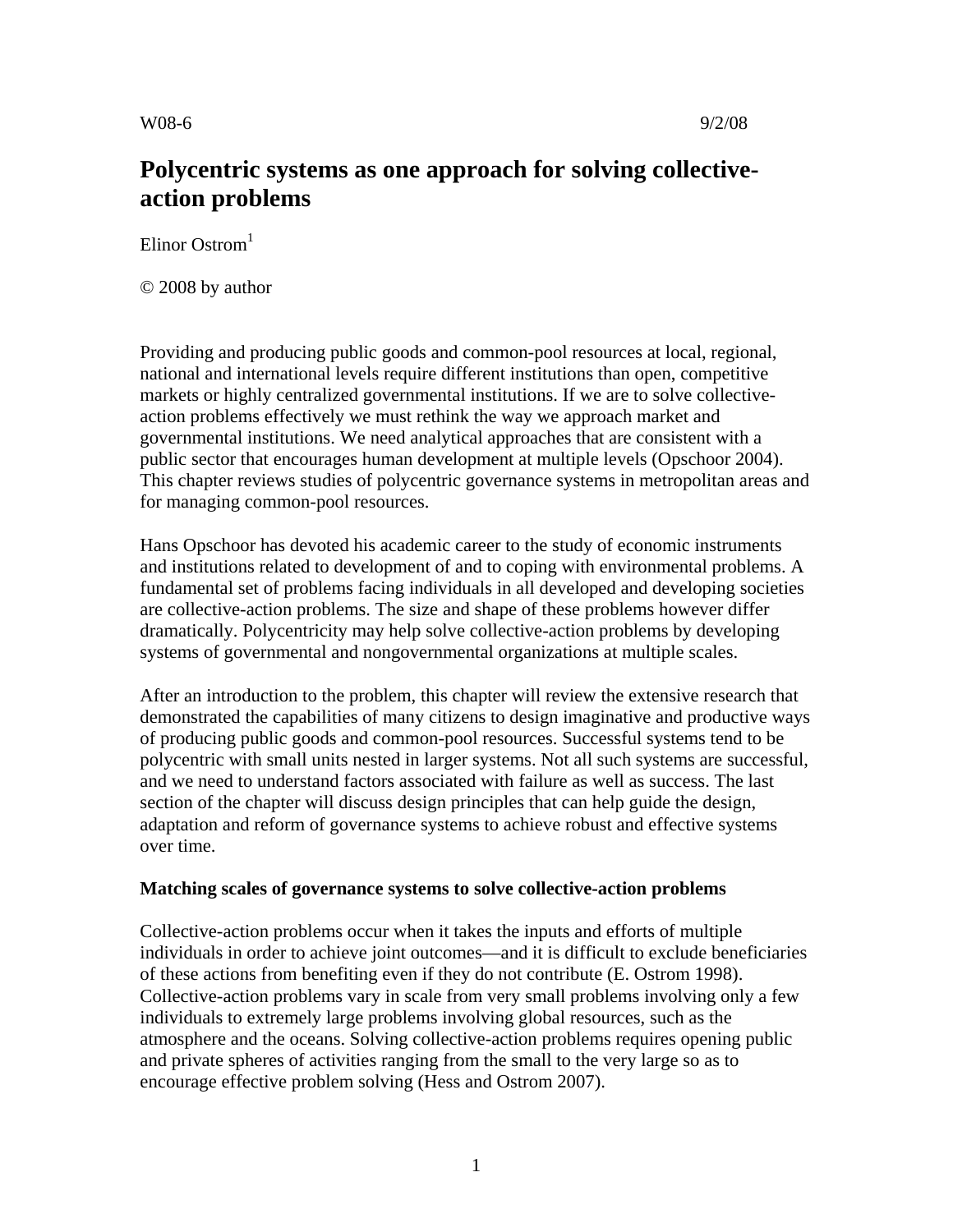Regarding the provision and production of private goods—goods that are relatively easy to package and lack major externalities—creating open, competitive markets is conducive to increased levels of investment, innovation, and lower prices to consumers. Entrepreneurship plays a key role in the private sector since entrepreneurs are the ones who must discover strategies to put heterogeneous factors of production together in new and complementary ways given the availability of resources and technology. In the private sector the profit motive is the driving force for private entrepreneurs.

Providing and producing public goods and common-pool resources—including public safety; conflict resolution at international, national, regional and local levels; public education; and public health, as well as sustaining natural resource systems—require different institutions than an open, competitive market. Even the market itself is not a viable, independent institution without the presence of effective public property arrangements, courts of law and police (Opschoor *et al.* 1999).

The language used by many analysts divides the rich world of institutions into a barren dichotomy of the market versus the state. While most consider markets to be open, public realms where many individuals and firms of diverse sizes and assets compete, the depiction of the public sector is as a top down hierarchy with little room for problem solving except by top level, government officials. Whether a system is federal or not, some scholars prefer to think about governance occurring primarily at the national level. Even federal countries may need to think about expanding some of their problem solving capabilities to an international level with respect to specific functions larger than any units within their federal systems thus far (Frey 2005).

If we are to solve collective-action problems effectively, we must rethink the way we approach market and governmental institutions (E. Ostrom 2006, 2007). Analytical approaches that are consistent with a public sector that encourages human development at local, regional, national, and international levels is required (Opschoor 2004). Diverse interests motivate public entrepreneurs including improving services to their own communities, sharing the burden for increasing benefits, the stimulus of innovation, the respect they receive from others, as well as the income they derive from their positions in public service for those who are not entirely volunteer workers (Mintrom 2000; Kuhnert 2001).

Extensive studies of urban service delivery (for overview see McGinnis 1999b) and of common-pool resources (E. Ostrom, Gardner, and Walker 1994; Gibson, McKean, and Ostrom 2000) conducted in association with the Workshop in Political Theory and Policy Analysis at Indiana University, found numerous communities in both urban and rural areas who have self organized to provide and coproduce quality local services, given the constraints that they face. Many policy analysts presume that without major external resources and top down planning by national officials, there can be no provision of public goods and sustainable common-pool resources. This presumption is wrong.

The opposite prescription that local communities will always solve collective-action problems is also wrong. It is a struggle to find effective ways of providing these services,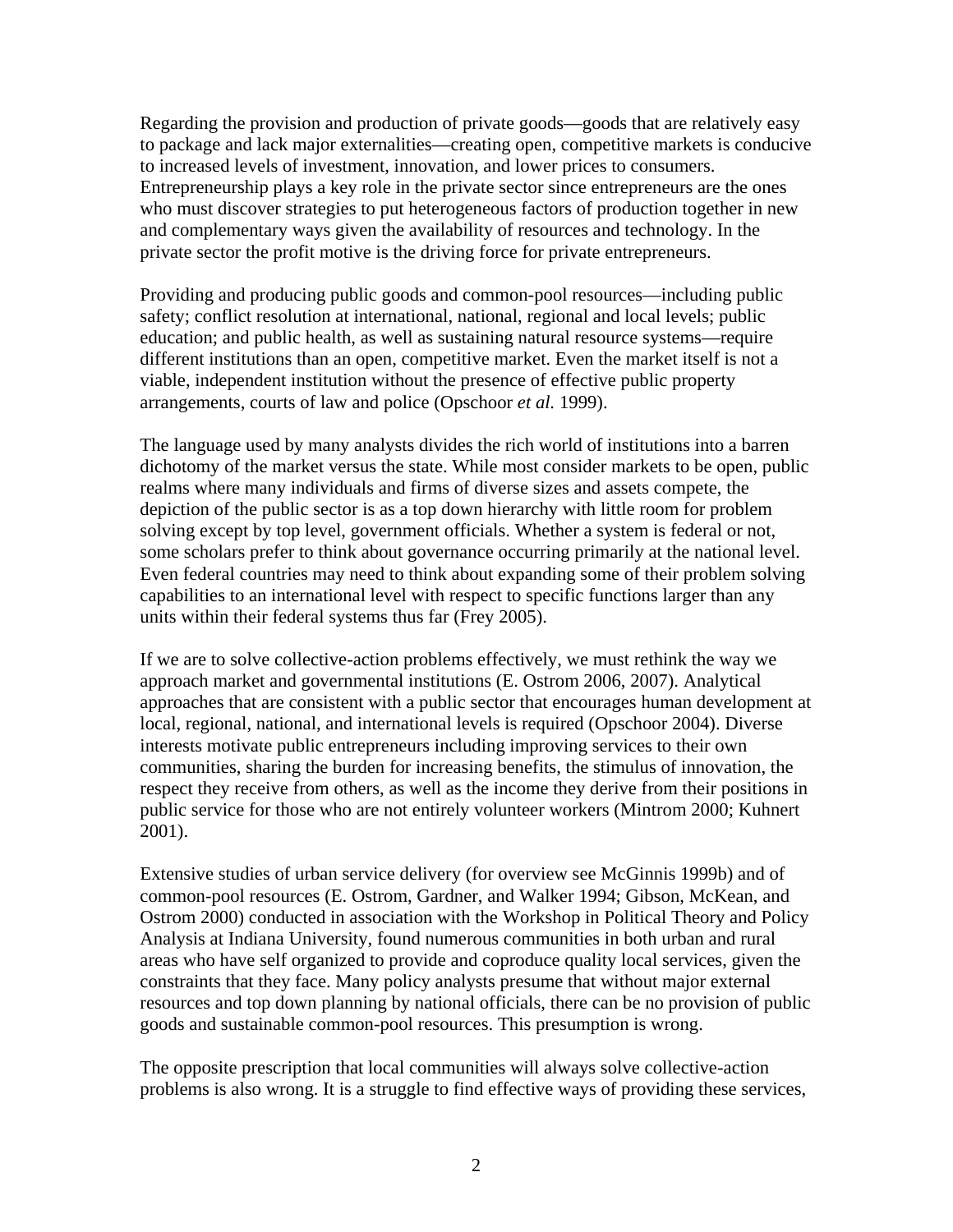but public entrepreneurs working closely with citizens frequently do find new ways of putting services together using a mixture of local talent and resources (Dietz, Ostrom, and Stern 2003). If governance systems arrange polycentrically, from small to very large, collective-action problems are solvable on multiple scales. The costs of effective self organization are lower when authority exists to create institutions whose boundaries match the problems faced. External financial resources may increase the options available to a local community. External resources are not the essential ingredient for building an effective public sector to provide local public goods and protect smaller scale commonpool resources. The results achieved have been grossly disappointing, for example solving local problems with the allocation of massive amounts of donor funds (Gibson *et al.* 2005).

The presumption that locals cannot take care of public sector problems has led to legislation throughout the world that places responsibility for local public services on units of government that are very large, frequently lack the resources to carry out and are overwhelmed with their assignment. Contemporary assignments of regional, national, or international governments with exclusive responsibility for providing local public goods and common-pool resources removes authority from local officials and citizens to solve local problems that differ from one location to the next. Doug Wilson, Research Director for the Institute for Fisheries Management and Coastal Community Development in Denmark, has recently reflected on the evolution of fisheries policies in the European Union.

The Common Fisheries Policy (CFP) as it is called is an *exclusive competence* of the European Union (EU) meaning that all decisions are taken at the level of the Union…. The CFP is not only politically important within the overall effort to build a new kind of polity in Europe; it is also failing to do a very good job of maintaining sustainable fish stocks. Fisheries scientists tell us that, in 2003, 22% of the fish caught from stocks managed by the CFP came from stocks that were smaller than they should have been for sustainable fishing. Scientists, fishers, government agencies and marine conservation groups are all unhappy with the CFP, and there are myriad attempts to reform it. The reforms include better policy, better data gathering, a reduction in perverse subsidies to the fishing industry and, finally 30 years after most other fisheries management agencies had moved beyond top-down management, some serious attempts at stakeholder involvement (Wilson 2006, p. 7).

This emphasis on top down planning is certainly not the way Europe developed. Since the 11th century, in the Rhine River delta, thousands of independent water boards with their own rules and physical structures, drained the swampy land and protected the land from flooding except during extreme storms (Toonen 1996; Andersen 2001). In Switzerland, alpine peasants devised a variety of private and common property systems to gain profitable income from an extreme and diverse ecology (Netting 1981). More than 1000 free cities with their own charters and legal traditions flourished in Europe during the Middle Ages and were the foundation for modern constitutional democracies (Berman 1983). Drawing on the rich tradition of European public sector development, we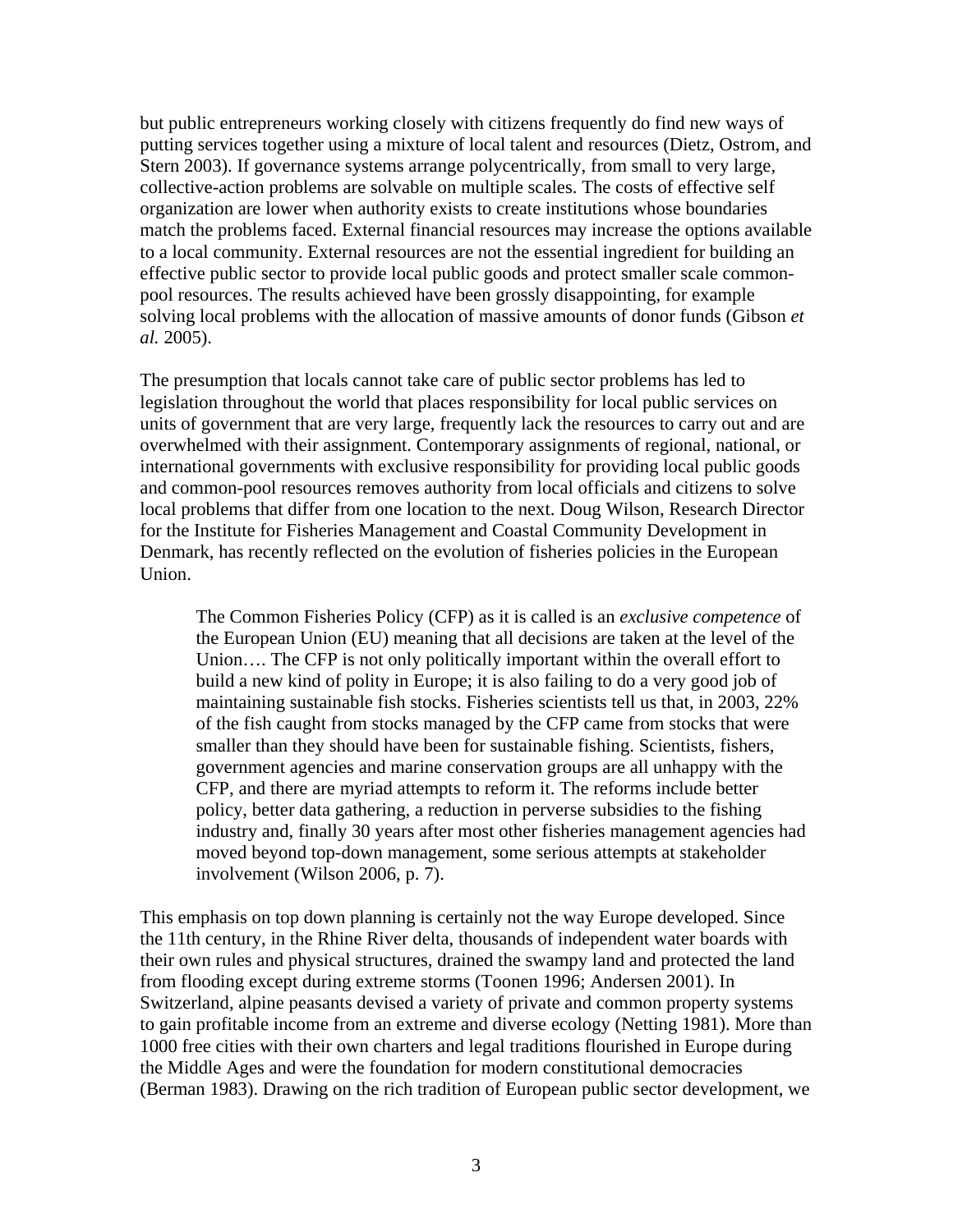need to think of the public sector as a polycentric system (V. Ostrom 1999) rather than a monocentric hierarchy.

Research has repeatedly demonstrated that order and high performance are more likely to be achieved in effective, local public economies established within broader national systems where large, medium, and small governmental and nongovernmental enterprises engage in diverse cooperative as well as competitive relationships (see Frey and Eichenberger 1996). Local public economies are not markets, nor are they simple hierarchies. Households in a local public economy are not able to engage in a wide diversity of independent *quid pro quo* relationships with any producer they choose. Decisions are made for collective consumption units—including a wide diversity of self organized associations as well as governments at multiple levels—that are then held responsible to provide tax revenue and user charges to pay for the provision of public goods and services. Local organizations also enhance the level of citizen coproduction of public safety, education and health. Entities in a public economy engage in extensive horizontal as well as vertical interrelationships. The structure and performance of a public economy at an interorganizational level as well as at the level of a single unit requires examination. We have repeatedly found that polycentric public economies outperform highly centralized ones (McGinnis 1999a, 1999b, 2000).

# **Polycentric public economies in urban areas**

The basic assumptions of a polycentric theory, when applied to the study of urban areas, are:

- 1. Public goods and services differ substantially regarding their production functions and their scale of effects.
- 2. Individuals with relatively similar preferences for public goods and services tend to cluster in neighbourhoods. Preferences will tend to be more homogeneous within neighbourhoods than across an entire metropolitan area.
- 3. Citizens who live in multiple jurisdictions learn more about the performance of any one jurisdiction by seeing or hearing about how other jurisdictions handle problems.
- 4. Multiple jurisdictions with different scopes and scales of organization allow citizens more effective choice in selecting packages of services most important to them, in articulating their preferences and concerns, and if necessary, in moving to other jurisdictions.
- 5. The presence of large numbers of potential producers of urban goods and services in a metropolitan area allow elected officials more effective producer choices.
- 6. Producers who must compete for contracts are more likely to search for innovative technologies, to encourage effective team production, as well as citizen coproduction, to enhance their own performance (V. Ostrom 2008a, 2008b; E. Ostrom, Parks, and Whitaker 1978).

This modified form of competition—of vying for citizens to resolve problems and procure services in an urban neighbourhood—is one method for reducing opportunistic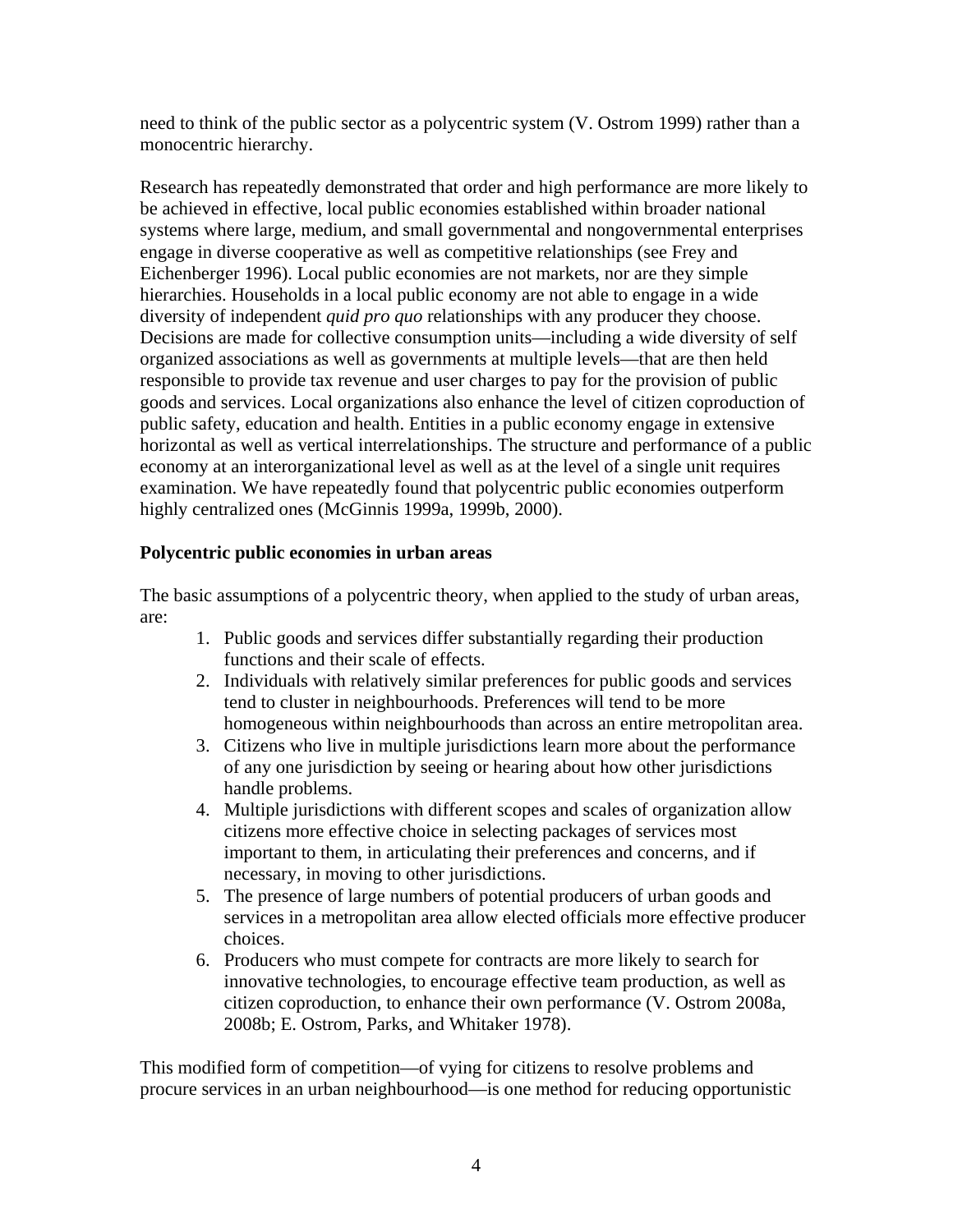behaviour even though no institutional arrangement can eliminate opportunism with respect to the provision and production of collective goods. Allowing citizens to form neighbourhood level collective consumption units encourages face-to-face discussion and the achievement of common understanding. Creating larger collective consumption units reduces the strategic behaviour of the wealthy trying to escape into tax havens where they gain a free ride on the tax contributions of citizens in other jurisdictions. Larger units also can cope more effectively with urban goods and services that have large scale effects.

#### **Police in US metropolitan areas**

To illustrate the polycentric approach I will provide a short overview of our extensive research conducted in US metropolitan areas. The findings from our research are broadly relevant to urban areas of developed and developing countries elsewhere. Regarding the study of local economies in developing countries, colleagues associated with the Consortium for Self-Governance in Africa (CSGA) are currently studying the almost invisible, self organized systems that many citizens in Africa have devised given the lack of public goods produced by formal governments (Sawyer 2006).

During the 1970s and 1980s in response to concerns about police effectiveness in the face of increasing crime rates, proposals to slash the number of police departments serving urban and rural areas of the United States gained prominence on the national agenda. Underlying these proposals was the assumption that bigger is always better. Some proposals recommended reducing the more than 40 000 police departments that then existed in the United States to less than 500 police departments for the entire country. No systematic empirical evidence supported these reform proposals.

#### *Small and medium sized police agencies are more effective at producing direct services*

Let me first report on a series of studies that measured the performance of diversely sized police agencies serving similar communities in the Indianapolis, Indiana; Chicago, Illinois; St. Louis, Missouri; Rochester, New York; and Tampa-St. Petersburg, Florida metropolitan areas. Interviews with a random sample of households served by small, medium and large departments provided data for a police performance measurement. Information obtained was on victimization, willingness to call the police, speed of police response, amount of police follow up, satisfaction levels with police contacts, and general evaluations of the quality of policing in a neighbourhood. By studying matched neighbourhoods with similar service conditions, we controlled for many of the other factors expected to affect performance.

The consistent finding from this series of studies was that small to medium sized police departments perform more effectively and frequently at lower costs than large police departments serving similar neighbourhoods (see McGinnis 1999b). Victimization rates tend to be lower, police response tends to be faster, citizens tend to be more willing to call police, citizens tend to evaluate specific contacts with police more favourably and to rate police higher across multiple indicators.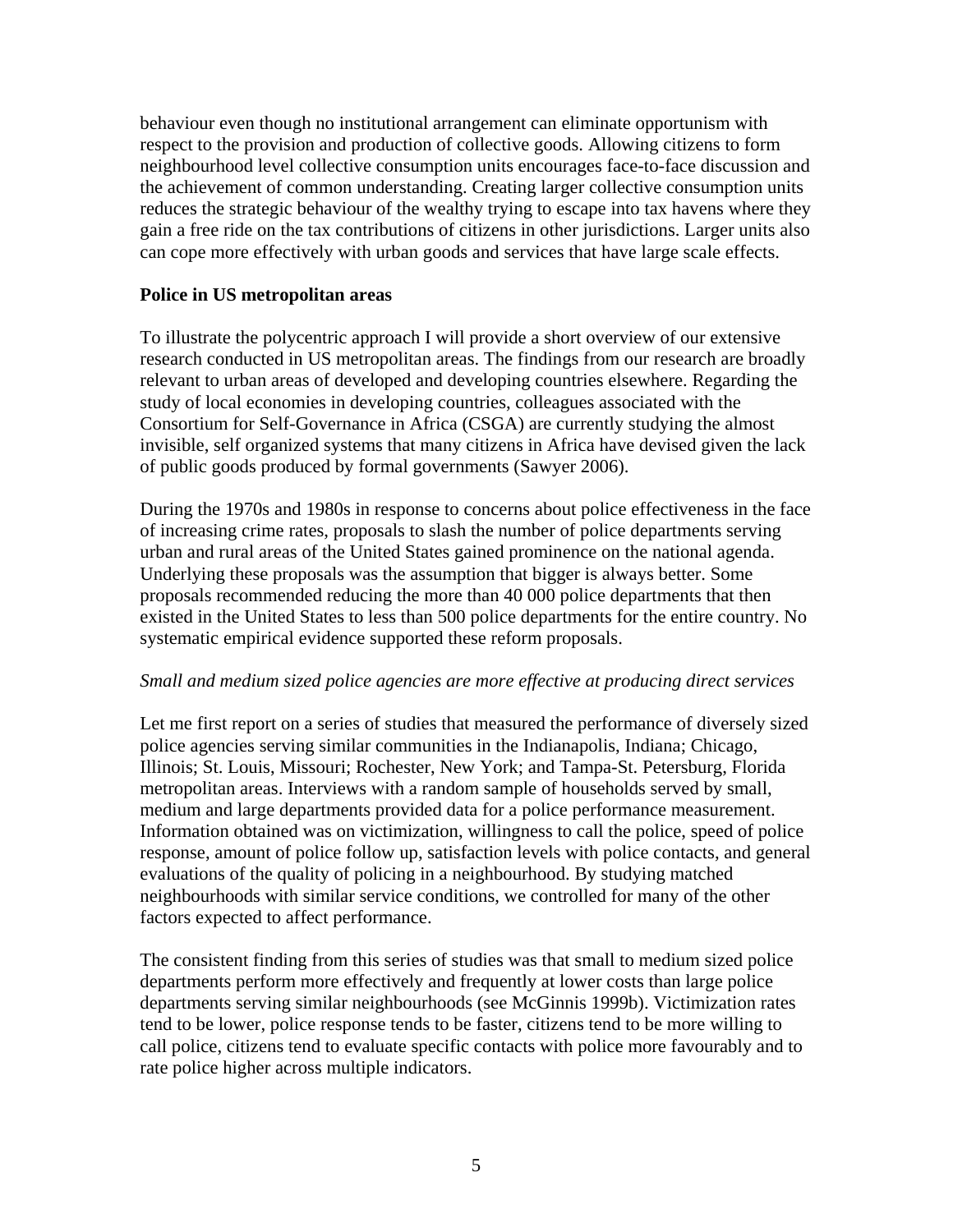#### *Small police agencies arrange for indirect services from large police agencies*

In our major study of police organization in 80 metropolitan areas (E. Ostrom, Parks, and Whitaker 1978), 1159 direct service producers produced services directly for the residents in the areas. Most of these agencies produced general area patrol, traffic patrol, accident investigation and burglary investigation services. Regarding indirect services we found 70 per cent of the direct service producers also produced their own radio communications, but only a small proportion of any of the direct service producers produced the other indirect services such as crime labs or entry level training. In all 80 Standard Metropolitan Statistical Areas (SMSAs), indirect services were available to all direct service producers.

### *Enhanced Police performance in metropolitan areas with larger numbers of police agencies*

In order to examine the effect of interorganizational arrangements on police performance, we relied on measures of performance such as the allocation of police personnel to onthe-street assignments and the relative efficiency of agencies in producing response capacity and solving crime. For each of the 80 metropolitan areas, we calculated the number of producers of each type of service (multiplicity) and the proportion of the population served by the largest producer of each type of service (dominance). Metropolitan areas with low scores in multiplicity and high scores in dominance come closest to approximating the consolidated model. Metropolitan areas with high scores in multiplicity and low scores in dominance come closest to approximating the fragmented metropolitan area model criticized by these same proponents.

We found a distinct difference in the availability of sworn officers to conduct patrols in the metropolitan areas depending upon the structure of interorganizational arrangements. While more officers per capita were in the most consolidated areas, a lower percentage of these officers were to patrol divisions in these SMSAs. One third more officers were required in the most consolidated SMSAs to place the same number of officers on patrol as compared to the least consolidated SMSAs. Citizens living in the most fragmented metropolitan areas received more police presence on the streets for their tax expenditures than did citizens living in the most consolidated areas (Parks 1985).

#### **There is no one best system for all local public economies**

In addition to the research on police, scholars have conducted rigorous empirical research challenging the presumptions that larger public school districts achieve higher performance (Hanushek 1986; Teske *et al*. 1993). That fragmentation of governments leads to higher costs (Dilorenzo 1983; Schneider 1986; Boyne 1992) and have provided further insights into the construction of local governments (Oakerson and Parks 1989; Stephens and Wikstrom 2000). As a result of extensive empirical and theoretical research, the presumed self evident truth that constructing one government for each metropolitan area is the best way to achieve efficiency and equity, has slowly been replaced with recognition that judging 'structure directly on the single criterion of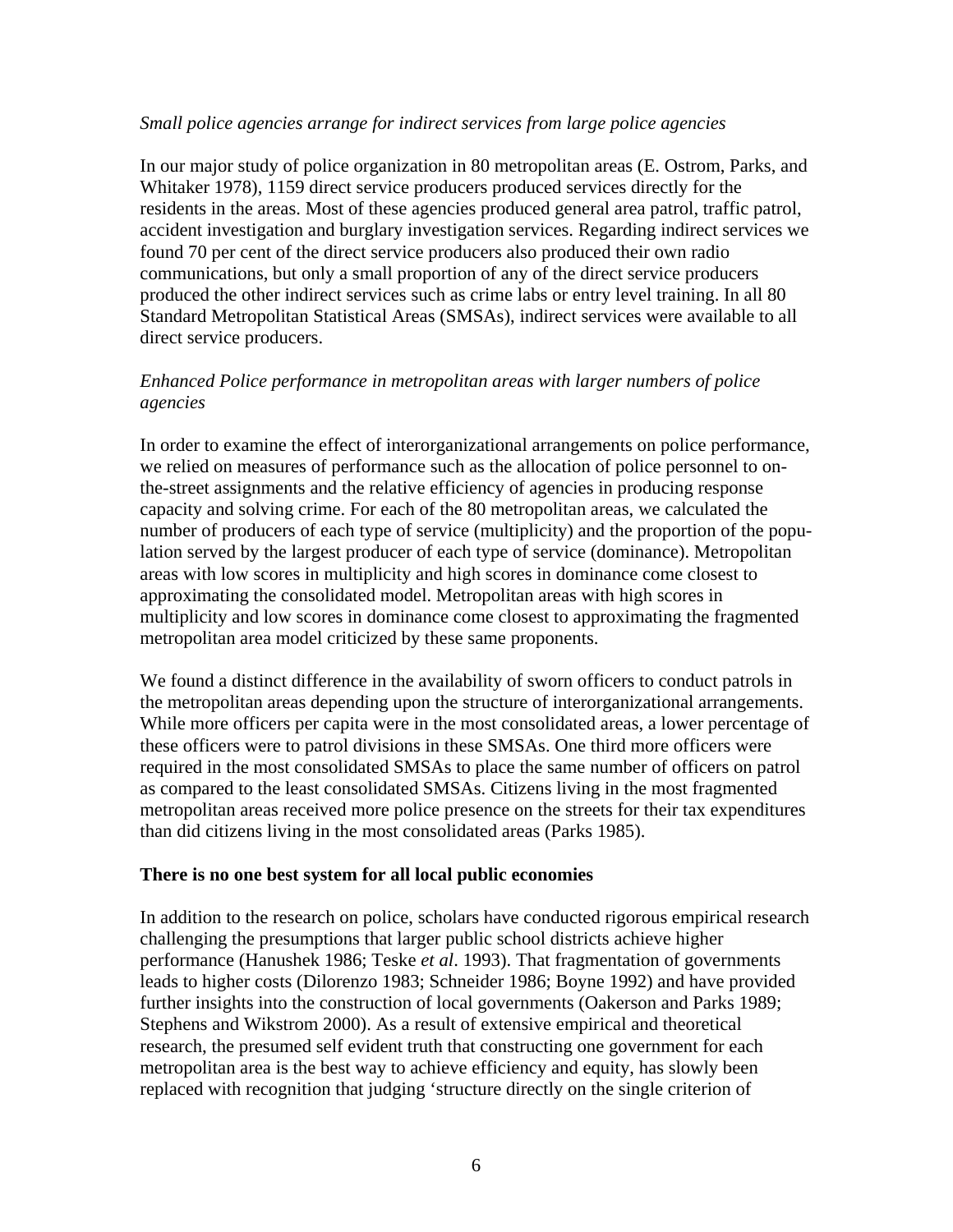uniformity contributes little to the advancement of research or reform'(Oakerson 1999, p. 117). Instead of a single best design that would have to cope with the wide variety of problems faced in different localities, a polycentric theory generates core principles that can be used in the design of effective local institutions when used by informed and interested citizens and public officials.

In his conclusion to an in-depth study of urban consolidation efforts in the United States and Canada during the last century, Andrew Sancton (2000, p. 167) reflected:

Municipalities are more than just providers of services. They are the democratic mechanisms through which territorially based communities of people govern themselves at a local level…. Those who would force municipalities to amalgamate with each other invariably claim that their motive is to make municipalities stronger. Such an approach—however well intentioned—erodes the foundations of our liberal democracies because it undermines the notion that there can be forms of self-government that exist outside the institutions of the central government.

Those scholars, public officials and citizens who are concerned with solving collectiveaction problems effectively, equitably and efficiently, recognize the importance of authorizing citizens to constitute their own local jurisdictions and associations using the knowledge and experience they have concerning the public problems they face.

### **Polycentricity and common-pool resources**

Let us now examine local institutional arrangements for common-pool resources. Common-pool resources are systems that generate finite quantities of resource units so that one person's use does subtract from the quantity of resource units available to others (E. Ostrom, Gardner, and Walker 1994). The use of forests, pastures and irrigation systems are among the important types of common-pool resources present in most countries of the world. Most common-pool resources are sufficiently large that multiple actors can simultaneously use the resource system and efforts to exclude potential beneficiaries are costly. When the resource units (for example: water, fish, trees) are highly valued and many actors benefit from harvesting them for consumption, exchange, or as a factor in a production process, the harvests withdrawn by one individual are likely to create negative externalities for others.

The phenomenon known as, *tragedy of the commons* will occur in highly valued, openaccess commons where those involved and/or external authorities do not establish an effective governance regime. Scholars have regularly recommended that private property regimes be imposed on local users since it has been assumed that local fishermen, forest users and irrigators could not design their own systems. Clark (2006) has shown that simply imposing an Individual Transferable Quota (ITQ) on those fishing from a coastal fishery is not a sufficient solution to the challenging problem of achieving sustainable harvests. Instead of presuming that there is one ideal governance regime, it is important to recognize that a variety of regimes may achieve sustainability. Instead of focusing on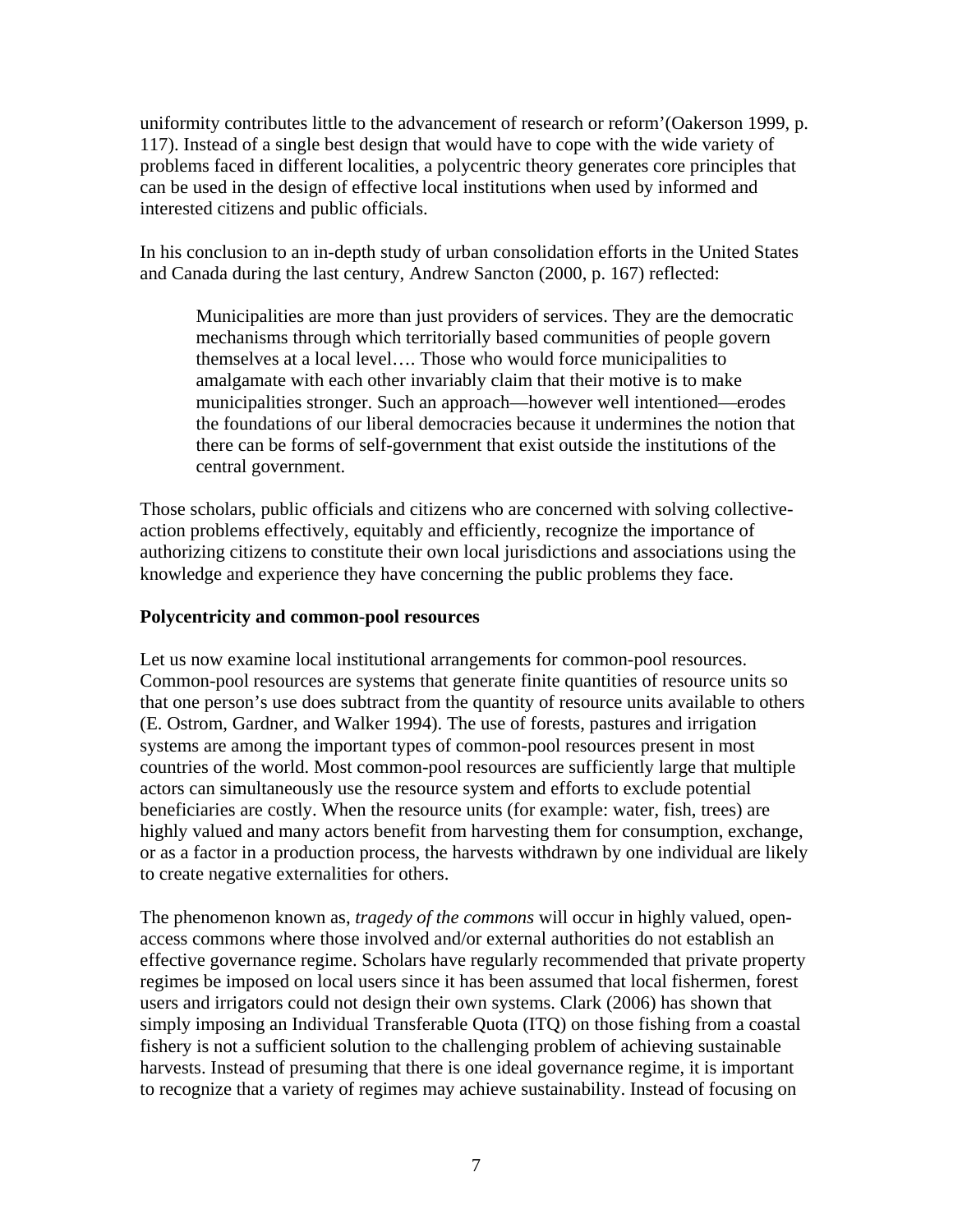whether a regime is a government, private property or community property regime, we need to look at the specifics of how a regime matches (or does not match) some of the ecological conditions prevalent in a region (Costanza *et al*. 2001).

A more general way of thinking about governance, regimes are as sets of rules that regulate one or more of the following:

- 1. Who is allowed to appropriate resource units;
- 2. The timing, quantity, location and technology of appropriation;
- 3. Who is obligated to contribute resources to provide or maintain the resource system itself;
- 4. How appropriation and obligation activities are monitored and enforced;
- 5. How conflicts over appropriation and obligation activities are to be resolved; and
- 6. How the rules affecting the above will change over time with changes in the performance of the resource system and the strategies of participants.

A self governed common-pool resource is one where actors, who are major users of the resource, are involved over time in making and adapting rules within collective choice arenas regarding the inclusion or exclusion of participants, appropriation strategies, obligations of participants, monitoring and sanctioning, and conflict resolution. Some extremely remote common-pool resources are entirely user governed. Thus would have been the case for Swiss alpine meadows for many centuries (Netting 1981). In most modern political economies however it is rare to find any resource systems governed entirely by participants without rules made by local, regional, national and international authorities also affecting key decisions (V. Ostrom 1997, 2008b). Thus in a self governed, polycentric system, participants make many, but not necessarily all, rules that affect the sustainability of the resource system and its use.

#### **Conventional theory of common-pool resources**

Since the important early studies of open access fisheries by Gordon (1954) and Scott (1955), and the much cited work of Hardin (1968), many theoretical studies by political economists have analysed simple common-pool resource systems using relatively similar assumptions. In such systems the assumption is that, the resource generates a highly predictable, finite supply of one type of resource unit (one species, for example) in each relevant period. Further the assumption is that users are homogeneous in terms of their assets, skills, discount rates, cultural views and that they are short term, profit maximizing actors who possess complete information. In this theory anyone can enter the resource and harvest resource units. Users gain property rights only to what they harvest, which they then sell in an open, competitive market. The open access condition is a given and it is assumed that those involved cannot make any effort to change it. Harvesters act independently and do not communicate or coordinate their activities in any way.

Many textbooks in resource economics and law present this conventional theory as the only theory needed to understand common-pool resources in general. Field research challenges the universality of this theory.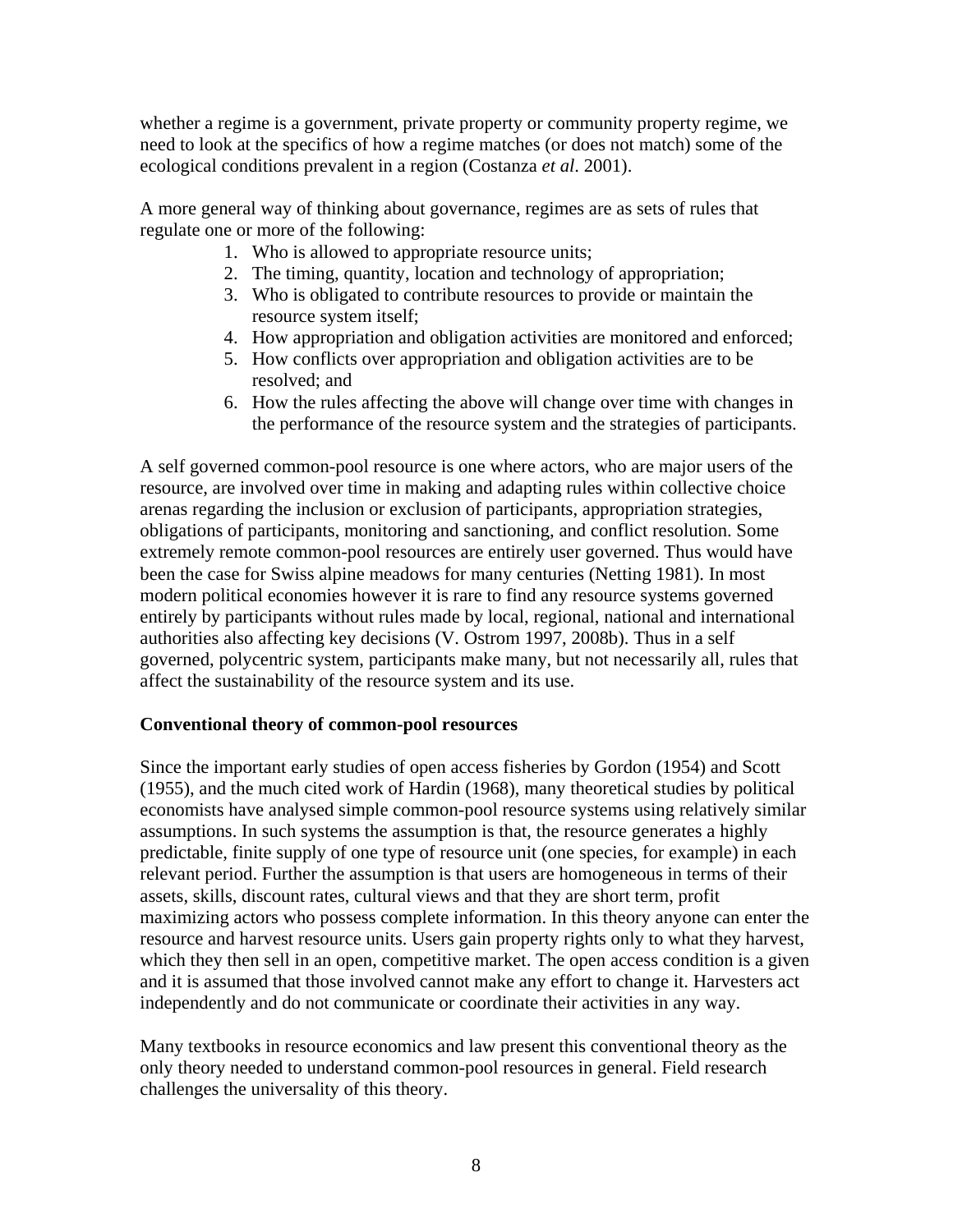#### **Common-pool resources in the field**

A sufficient number of empirical examples exist where the absence of property rights and the independence of actors capture the essence of the problem facing users, that until the mid 1980s field researchers had not challenged the broad empirical applicability of the conventional theory, effectively. Until the work of the National Academy of Sciences' Panel on Common Property (National Research Council 1986), the basic theory discussed above was applied to all common-pool resources regardless of the capacity of appropriators. The growing evidence from many field studies called for a serious rethinking of the theoretical foundations for the analysis of common-pool resources (see Berkes 1989; Berkes *et al*. 1989; Bromley *et al*. 1992; McCay and Acheson 1987). The consequence of these empirical studies is not to challenge the empirical validity of the conventional theory, where it is relevant but rather its generalness.

James Acheson, James Wilson, and colleagues (Acheson 2003; Acheson, Wilson, and Steneck 1998; Wilson *et al.* 1994; Wilson, Yan, and Wilson 2007) documented how the lobster fishermen of Maine recovered from a major crash of the lobster stock in their coastal waters during the 1920s and 1930s by experimenting with a diversity of ingenious rules well fitted to important attributes of the relevant resource units—the lobsters—and how fishermen were organized within the harbours where they lived and berthed their boats. The lobster fishermen of Maine have lived in shoreline communities for multiple generations and have deep roots in their communities. They have been able to organize locally and develop norms of trustworthiness and reciprocity. Given their long history, they have gained effective knowledge about their local resource system to build an ever more valuable local fishery—with sales of lobster from the State of Maine totalling \$186.1 million in 2000 (Acheson 2003, p. 13).

In the field many attributes different than those in the basic theory of an open access resource, presented in some textbooks, characterize common-pool resources. Local farmers often build small to medium sized irrigation systems and they develop complex governance systems that specify who can use the resource, when and how much water can be withdrawn, how rules will be monitored and when sanctions will be imposed. Thus irrigation systems are one setting in which to examine how diverse types of governance systems perform in the field (Tang 1992; Shivakoti and Ostrom 2001; Meinzen-Dick 2007).

Recent research on small to medium sized irrigation systems in Nepal has found a substantial difference in performance between those systems owned and governed by the farmers themselves and those systems owned and operated by a national governmental agency. Colleagues associated with the Asian Institute of Technology in Bangkok have been working with colleagues at Indiana University since the early 1990s (Benjamin *et al*. 1994; Lam, Lee, and Ostrom 1994) to develop an extensive database on the performance of irrigation systems in Nepal.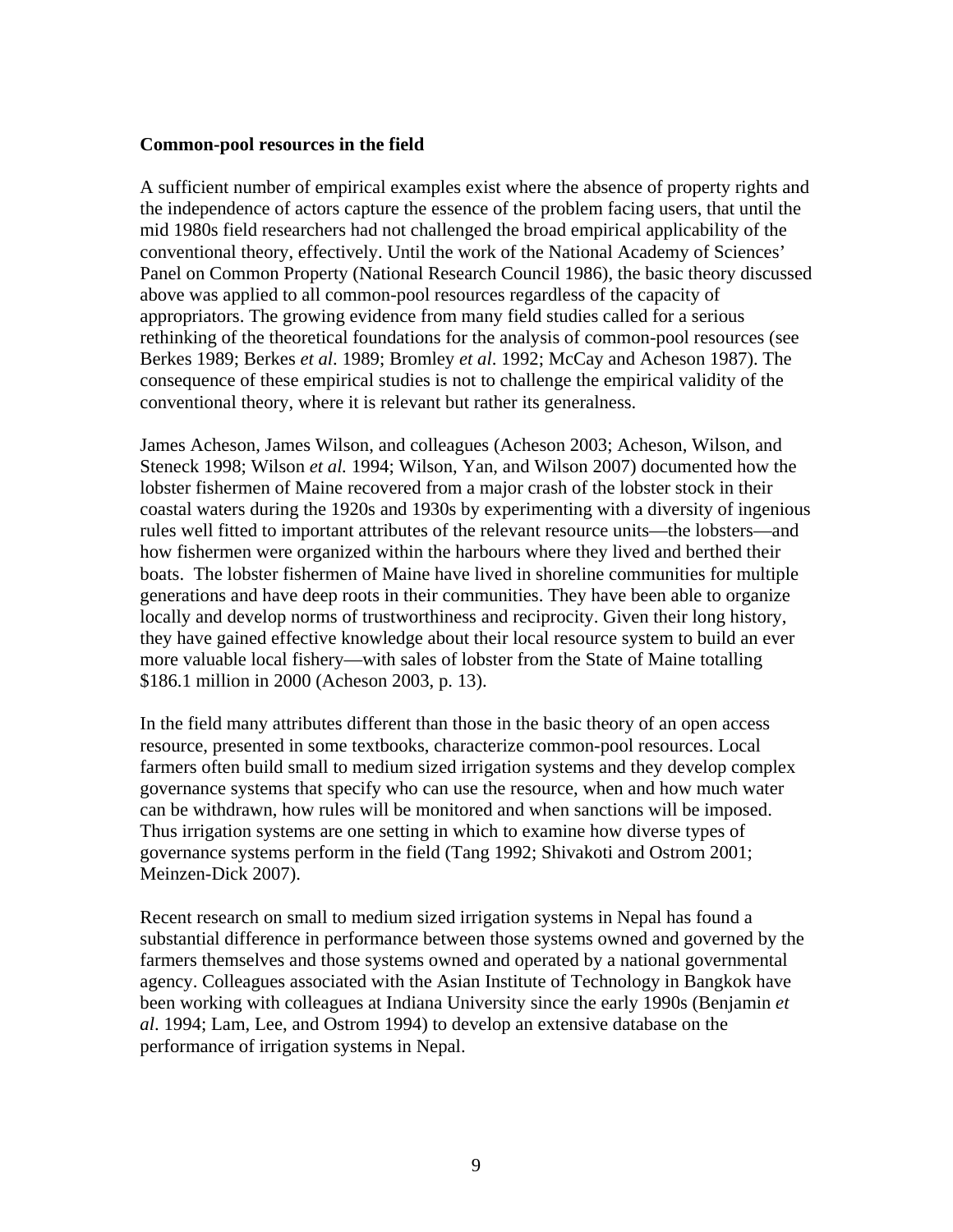Farmers in Nepal have long taken on the responsibility to create their own water associations, construct and maintain their own systems, and monitor and enforce conformance to their rules. The irrigation systems constructed and maintained by farmers tend to rely on low tech construction techniques including building nonpermanent head works from mud, trees and stones. International aid agencies have provided considerable funding to government agencies in an effort to upgrade engineering standards.

In a detailed analysis of data from 150 farmer governed and national government irrigation systems in Nepal, Lam (1998) developed three performance measures: (1) the physical condition of irrigation systems, (2) the quantity of water available to farmers at different seasons of the year, and (3) the agricultural productivity of the systems. Using multiple regression analysis techniques to control for environmental differences among systems, Lam finds several variables strongly related to these dependent variables. One is the form of governance of the system. Holding other variables constant, irrigation systems governed by the farmers themselves perform significantly better on all three performance measures. This variable has the largest explanatory power of any variable in Lam's analysis, including the physical size of the system, terrain characteristics and the number of farmers.

We have continued to develop the Nepal Irrigation Institutions and Systems (NIIS) database, which now has information on about 231 irrigation systems located in 29 of the 75 districts in Nepal (Joshi *et al.* 2000).2 Our consistent finding and that of other scholars doing research on irrigation in Nepal (Gautam, Agrawal, and Subedi 1992), backs up Lam's earlier study and finds that on average, farmer-managed irrigation systems (FMIS) outperform agency-managed irrigation systems (AMIS) on multiple dimensions. Below is a brief overview of our findings from the NIIS database.<sup>3</sup>

Focusing on three measurements of the physical condition of the irrigation system at the time of data collection, a larger proportion of FMIS is able to maintain the overall system in excellent or moderately good condition. As well as achieve higher technical and economic efficiency as contrasted with AMIS (see Lam 1998 for definitions of these concepts). The better physical condition of the canals enables FMIS to achieve increased levels of cropping intensity (the number of crops grown during a year) at both the head end of a canal and the tail end of the canal. Thus farmers' investment in keeping their systems in good physical condition pays off with significantly more agricultural productivity.

About two thirds of both FMIS and AMIS have formal written rules that include provisions for imposing fines on farmers for not contributing resources to operate and manage the systems (Joshi *et al.* 2000, p. 75). On the other hand eight out of ten AMIS hire an official guard, while only six out of ten FMIS rely on an official guard (ibid.). The presence of an official guard however does not translate into an increased likelihood of the imposition of fines. On 75 per cent of the FMIS, fines are actually imposed when farmers are observed to break a rule while fines are actually imposed on only 38 per cent of the AMIS (ibid. p. 76). Farmers follow the rules of their system more on FMIS than on AMIS and they tend to achieve a higher level of mutual trust (ibid.).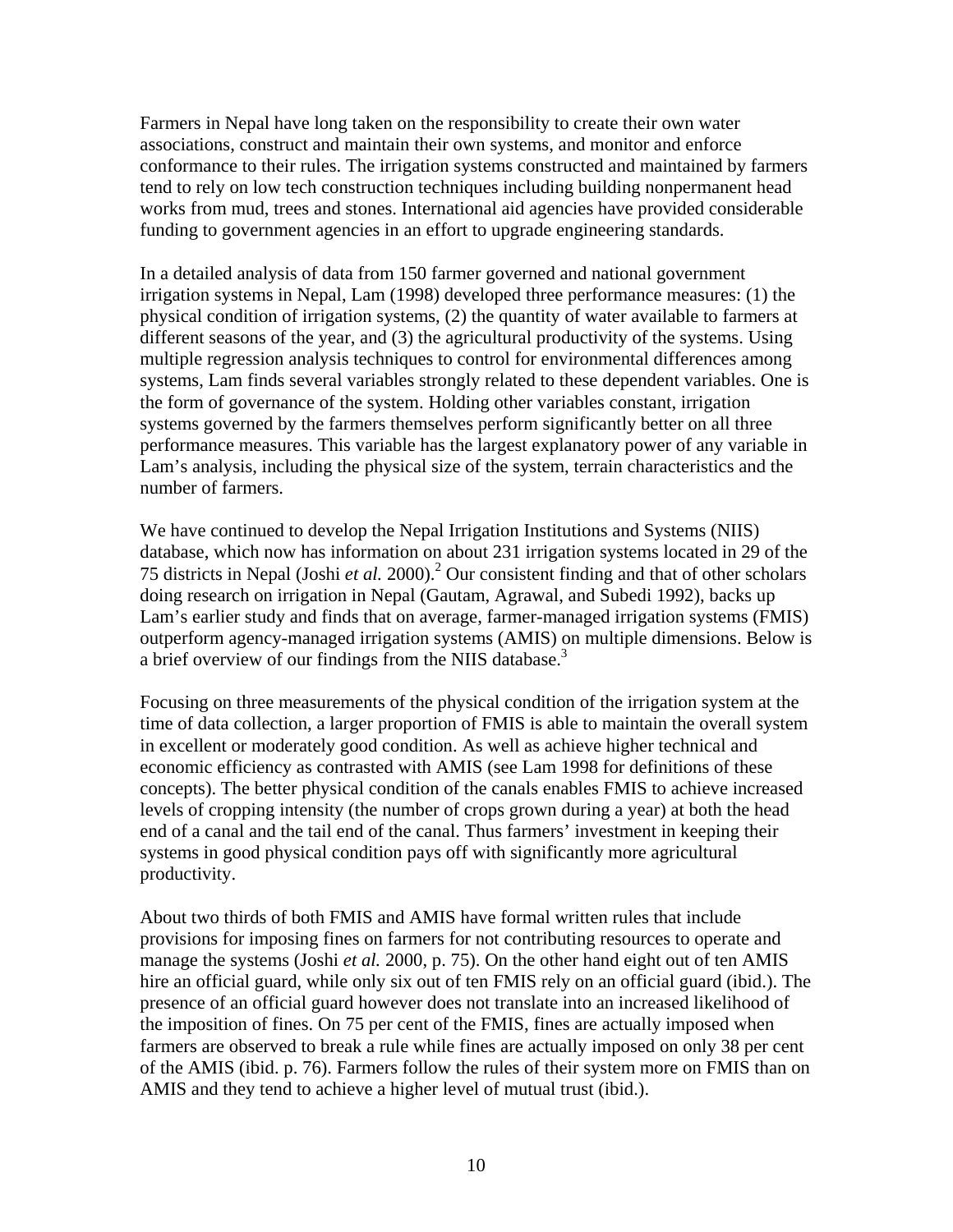The specific rules that the farmers use in governing their systems on a day to day basis vary substantially from one system to another since each FMIS has been self organized. The official guard on many of these systems is actually one of the farmers who rotate into this position on a regular basis. The rules specifying allocation, responsibilities for monitoring and punishment; however, are not consistent from one system to the next. Thus monitoring of water allocation and contributions to maintenance performed, almost exclusively, by farmers who have participated in the design of specific rules garnering their own system, have a strong interest in seeing their system perform well and ensure that others on the system are not taking more water than their official share.

Thus farmers with long term ownership claims, who can communicate, develop their own agreements, establish positions of monitors and sanction those who do not conform to their own rules, are more likely to grow more rice, distribute water more equitably and keep their systems in better repair than on government systems. While there is variance in the performance of these Nepali systems, few perform as poorly as government systems holding other relevant variables constant. Since many of the government systems rely on high tech engineering, the capability of farmers to increase agricultural production on their *primitive systems*, while providing the labour to maintain and operate the system, is particularly noteworthy.<sup>4</sup>

In the last decade we have been studying diversely organized institutions for managing forests around the world. Instead of one model that works well in all types of forests, we have found national government owned forests that work well and are associated with sustainable forests, and government forests that are rife with illegal harvesting and are unable to stop poachers (Dietz, Ostrom, and Stern 2003; E. Ostrom and Nagendra 2006). We found the same diverse patterns for community managed forests and privately owned forests. To sustain forests over time requires much more than simply imposing a particular blueprint on a forested area. The capacity and incentives of those in a forest governance organization have to fit the collective-action problems faced in sustaining forests over time (Moran and Ostrom 2005; Hayes and Ostrom 2005).

#### **Design principles rather than blueprints**

In my effort to speculate on why some locally developed regimes for regulating the use of common-pool resources survived for long periods and others failed (E. Ostrom 1990), I developed what I considered to be a set of design principles that underlay the robust, long lasting systems and were rarely observed in the systems that had failed. When I first wrote about these design principles, I was concerned that I was speculating based on reading a very large number of individual case studies and my own earlier empirical work. I urged others to test out these tentative conclusions through further empirical research that would help ascertain if these principles distinguished between robust and failed systems. Since publishing *Governing the Commons*, other scholars have responded to the challenge. As discussed below and in Ostrom (2005), many scholars have examined the relevance of these principles for helping to explain the performance of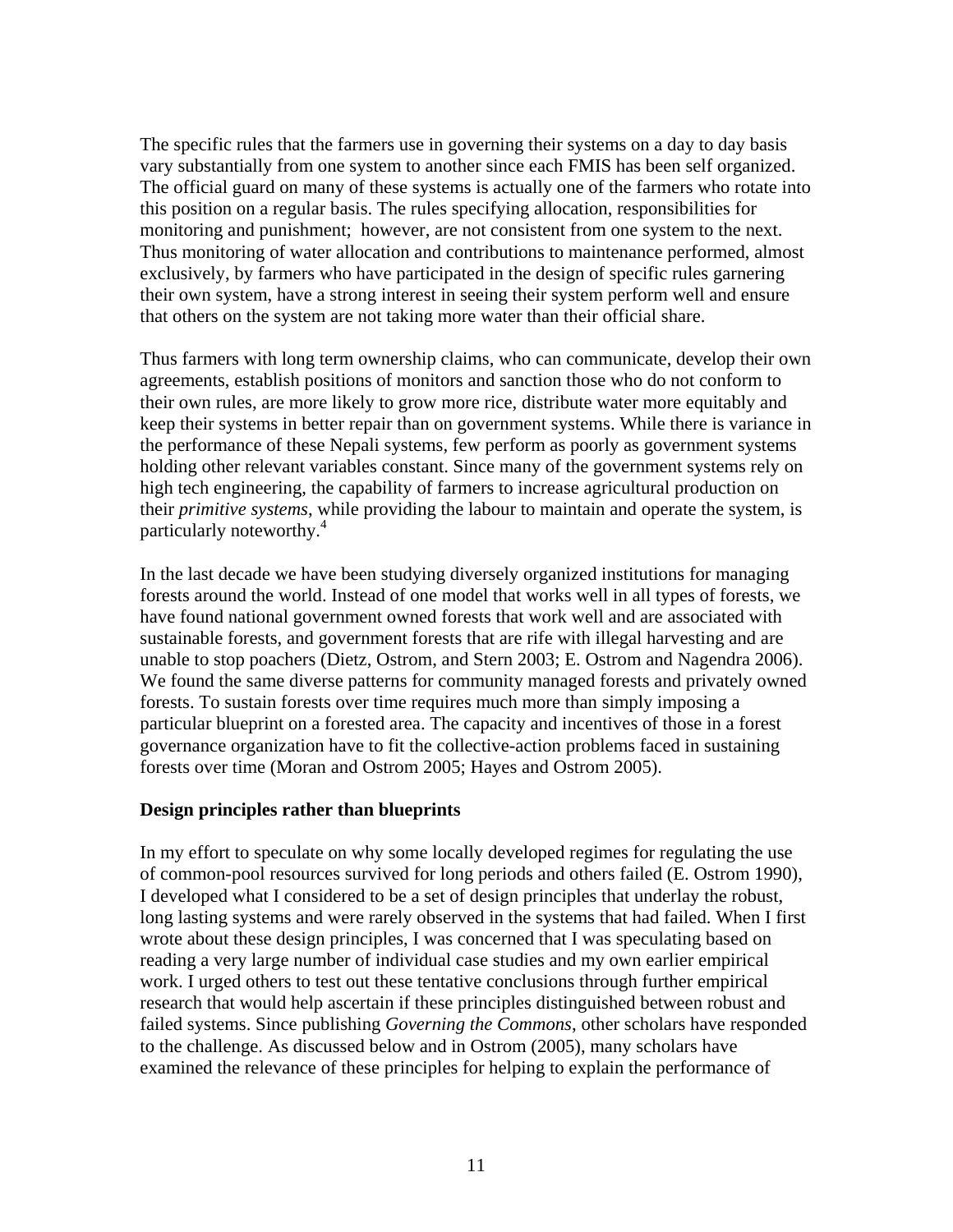resource governance systems (such as fisheries, irrigation systems, pastures and forests) throughout the world. $\frac{5}{5}$ 

For example Weinstein (2000) examined indigenous inshore fishery institutions in Canada and Japan. He found that the design principles I had earlier proposed were largely what characterized these long lived institutions. Abernathy and Sally (2000) studied nine small, but long surviving, irrigation systems in the dry areas of Burkina Faso and Niger. They measured system performance using both physical and nonphysical factors and found that an average measure of performance based on six indicators was highly correlated with governance arrangements conforming to the design principles (see Crook and Jones 1999; Merrey 1996, who found supporting evidence). In light of positive support by other scholars for the validity of the design principles, let us briefly review some of the research that has focused specifically on these principles.

# **Well defined boundaries**

The first design principle is to define the boundaries of the resource system clearly, as well as the individuals or households with rights to harvest resource units. If a group of users can determine their own membership—including those who agree to use the resource according to their agreed upon rules and excluding those who do not agree to these rules—the group has made an important first step toward limiting access and developing greater trust and reciprocity. Using this principle enables participants to know who is in and who is out of a defined set of relationships. Thus they know with whom to cooperate. Smaller resource governance systems do not always have extensively developed rule systems, but those that are robust do tend to always demark their boundaries (see Schlager 1994; Berkes 2007; Berkes *et al.* 2001).

Group boundaries frequently possess well understood attributes, such as residing in a particular community or joining a specific local cooperative. Membership may be marked by various tags (symbolic boundaries) and involve complex rituals and beliefs that help solidify individual beliefs about the trustworthiness of others. Contemporary developments in evolutionary theory applied to cultural systems and processes of adaptation help to explain how these design principles work to help groups sustain and build their cooperation over long periods.

Just the process of defining the boundaries carefully however may not be sufficient in and of itself. In his study of irrigation systems in Nepal, Shukla (2002) found that almost all of the systems he studied had well-demarked boundaries. A substantial difference existed between the FMIS discussed above as contrasted with the AMIS. On the FMIS the farmers themselves determine the size of the areas served. The farmers who demark the boundary will also have to participate in the construction of the system and its maintenance by contributing time, materials and potentially some funds. Thus the boundaries of irrigation systems developed by farmers tend to be conservative so that those who make the system work have more surety of getting water.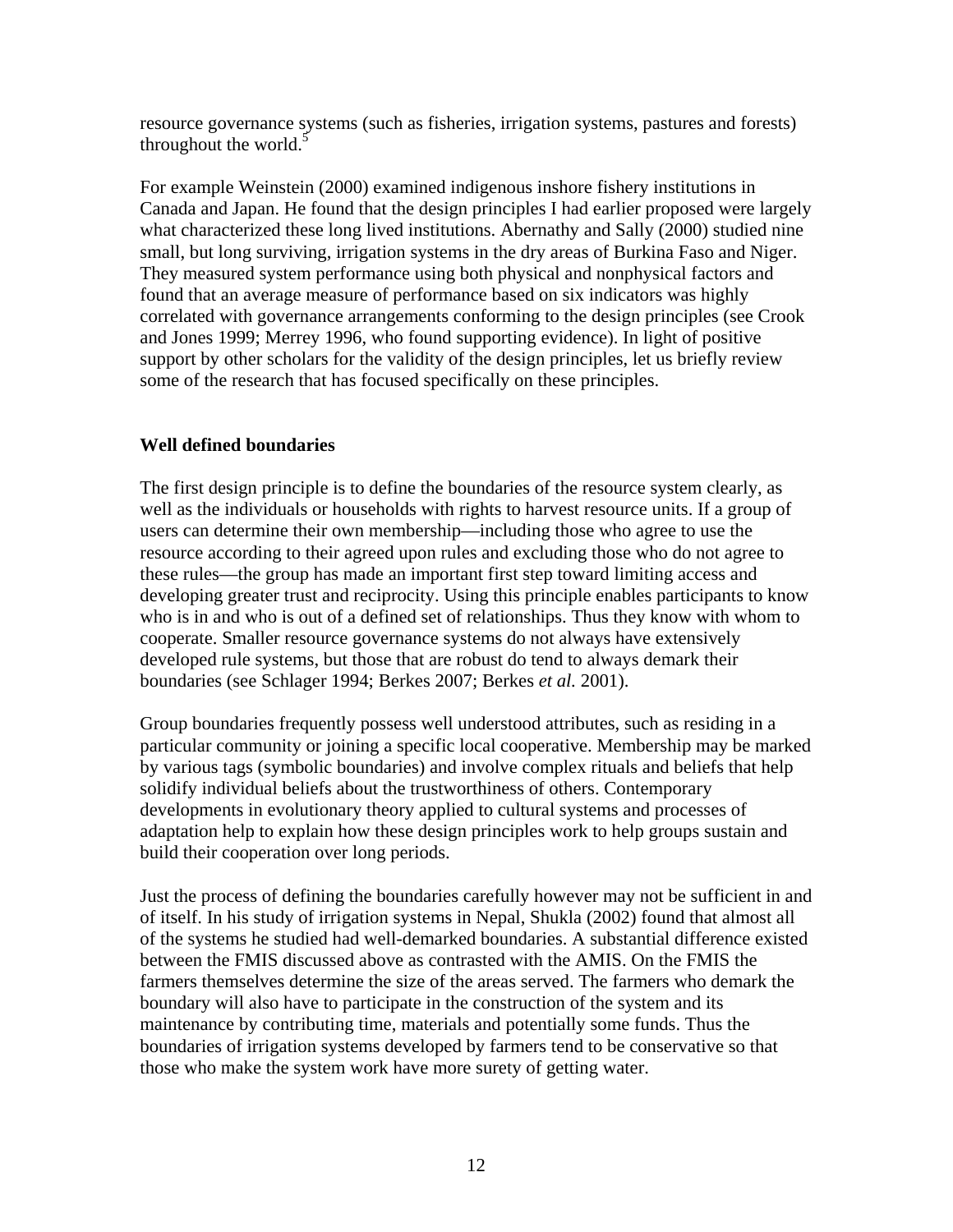By contrast the demarcation of boundaries in AMIS tends to take place through donor funded projects. Irrigation engineers are strongly motivated to show a positive benefitcost ratio. The more farmers placed within the service boundary of a system, the higher the benefits reported in the plans submitted to donors for funding. After initial funding few efforts to check the reliability of earlier estimates occur. In fact farmers in the larger service area are promised water, but may not receive a reliable supply. Moreover farmers on these systems are more likely to steal water and less likely to contribute resources to maintenance.

#### **Proportional equivalence between benefits and costs**

The second design principle is that the rules in use allocate benefits proportional to inputs that are required. Devising rules related to how much, when and how to harvest different products and how costs for operating a system are to be assessed is essential if a group of users wants to harvest from a resource over the long run. When the rules related to the distribution of benefits are consistent with the distribution of costs, participants are more willing to contribute to keep a resource well maintained and sustainable. Relating user inputs to the benefits they obtain is a crucial element of establishing a fair system (Trawick 2001). If some users get all the benefits and pay few of the costs, others will not be willing to follow rules over time (Ensminger 2000).

With different rules in place in long surviving irrigation systems, for assessing water fees used to pay for maintenance activities, water tends to be allocated proportional to monetary fees or required labour inputs (Bardhan 2000; Bardhan and Dayton-Johnson 2002). Sometimes distribution of water and responsibilities for resource inputs relate to the shares owned by farmers and sometimes to the amount of land owned and irrigated, and sometimes to the order in which water is taken (Tang 1992; Lam 1998).

# **Collective choice arrangements**

The third design principle is that most of the individuals affected by a resource regime may participate in enacting their rules. This enables regimes to tailor rules to local circumstances and to devise rules considered fair by participants. As environments change over time, being able to construct local rules is particularly important, as officials located far away do not know of any changes. When local elite is empowered at the collective choice level, policies that primarily benefit them can be expected (Platteau 2003, 2004; Ensminger 1990).

In a study of 48 irrigation systems in India, Bardhan (2000) finds that the maintenance quality of irrigation canals is significantly lower on those systems where farmers perceive rules made by local elite. On the other hand those farmers (of the 480 interviewed) who responded that the rules for their system have been crafted by most of the farmers, as contrasted with the elite or the government, have a more positive attitude about water allocation rules and rule compliance of other farmers. In all of the villages where a government agency decides the allocation and distribution of water, farmers report frequent rule violations and tend to contribute less to the local village fund.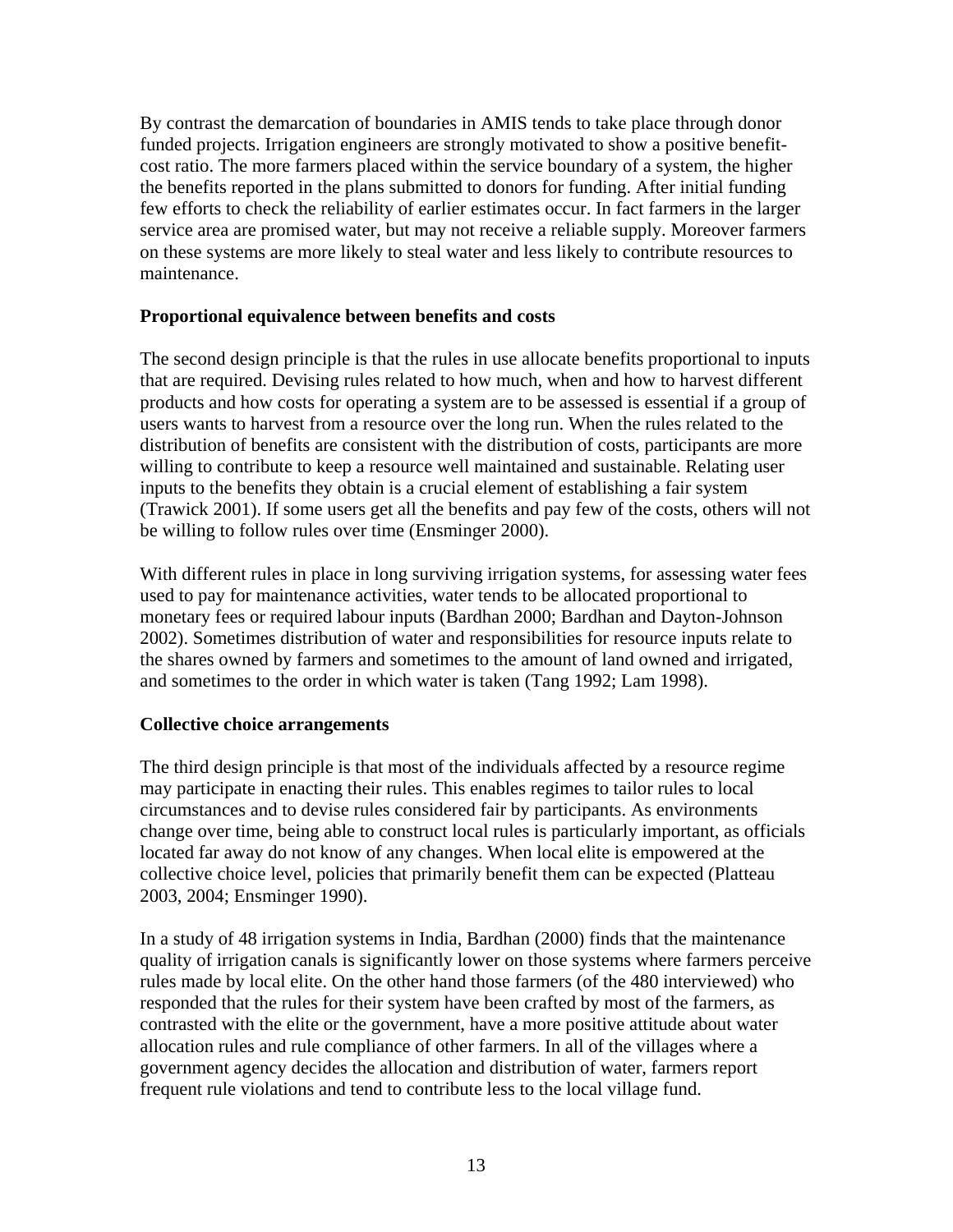# **Monitoring**

Relying only on endogenous levels of trust and reciprocity among harvesters is not associated with long-term regime survival. Rule enforcement must occur in some manner to achieve sustainable systems. Too often the question of how rule enforcement will occur is ignored when a reform is proposed. All too many *comanaged paper parks* were drafted in the home office of an overseas donor or even in a country's capital city only to be destroyed by illegal harvesting in the specified territory. While many agree that rule enforcement is necessary to create a sustainable resource over time, considerable disagreement exists about who should monitor (see Bruner *et al.* 2001; Wells and Brandon 1992).

Most long surviving resource regimes do select their own monitors, who are accountable to the appropriators or are appropriators themselves and who keep an eye on resource conditions as well as on harvesting activities. By creating official positions for local monitors, a resource regime does not have to rely only on local community norms to sanction a rule breaker. The community creates an official position. In some systems users rotate into this position so everyone has monitor duty. In other systems all participants contribute resources and they jointly hire monitors.

In a study of the forest conditions used by 178 forest user groups located in 12 countries studied by the International Forestry Resources and Institutions (IFRI) research network, Gibson, Williams, and Ostrom (2005) found that the level of local monitoring varies substantially across groups. One of the measures obtained in this study is the frequency with which a local group monitors and sanctions rule breaking behaviour in the forest.<sup>6</sup> We examined the impact of this variable on appropriators' assessment of forest conditions (as well as on a forester's assessment). We also examined the impact of group social capital, group dependence on forest resources and the degree of formal group organization. The result of the analysis is that regular monitoring by a local group is more important than the other three variables in enhancing forest conditions. Regardless of the levels of social capital, forest dependence, and formal organization, regular monitoring and sanctioning are strongly and statistically associated with better forest conditions.

# **Graduated sanctions**

The fifth design principle is the use of graduated sanctions by robust governance arrangements. In many self organized systems the initial sanction imposed by a local monitor is small. The initial sanction needs to be considered more as information to the person who is caught as well as to others in the community. Everyone can make an error or can face difficult problems leading them to break a rule. In a regime that uses graduated punishments, a person who purposely or by error breaks a rule is notified that others noticed the infraction (thereby increasing confidence that others would also be caught). Further the individual learns that others continue to extend their trust and want only a small token to convey recognition that the mishap occurred. The capability to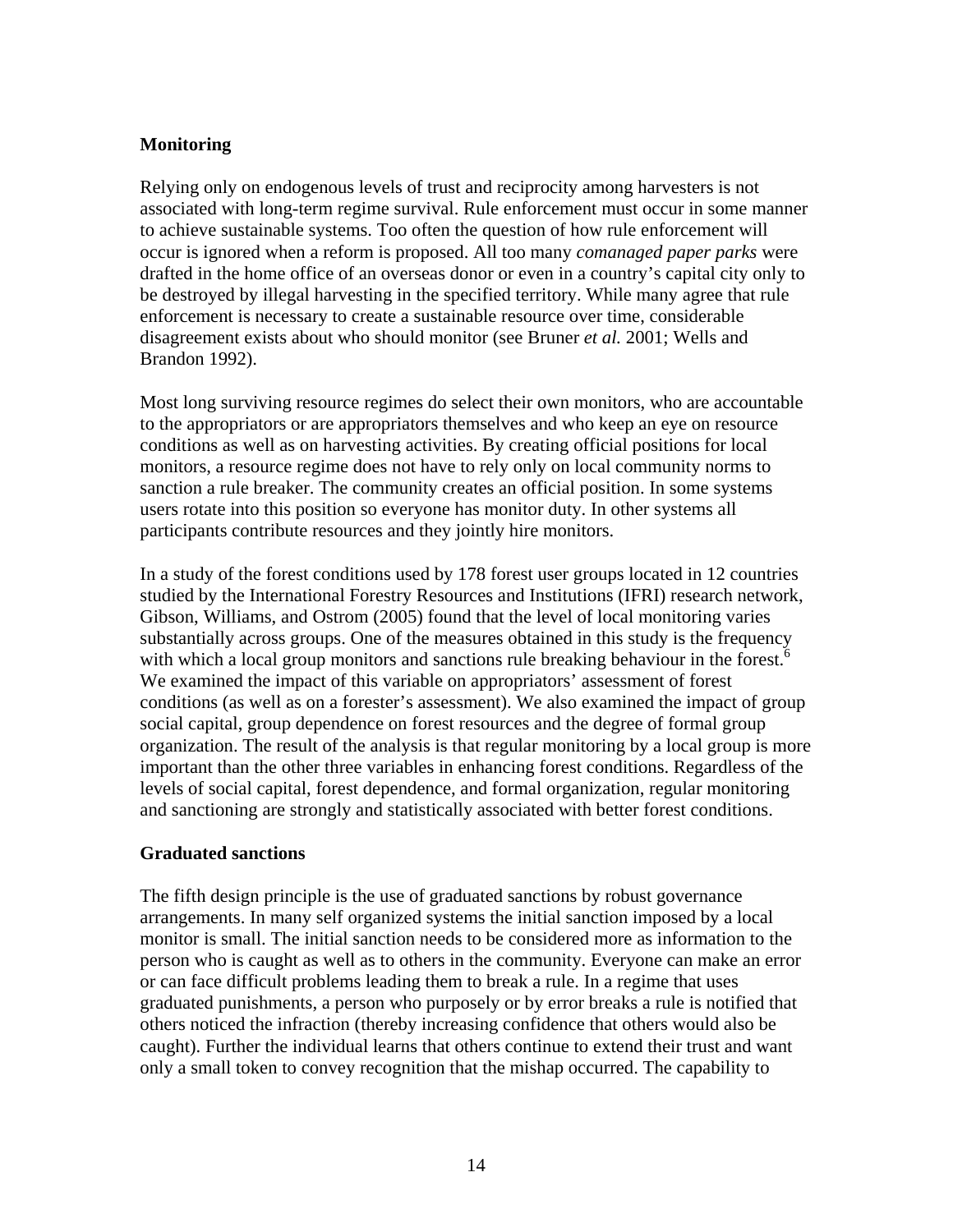escalate sanctions enables a regime to warn members that if they do not conform they will have to pay higher sanctions.

# **Conflict resolution mechanisms**

Operation of the above principles is bolstered by the sixth principle, which points to the importance of access to rapid, low cost, local arenas to resolve conflict among users or between users and officials. Rules unlike physical constraints, have to be understood in order to be effective. Situations always exist in which participants can interpret a rule differently. By devising simple mechanisms to get conflicts aired immediately and resolutions that are generally known in a community, the number of trust reducing conflicts can go down. If individuals are going to follow rules over a long period, they must institute some mechanism for discussing and resolving what is or is not a rule infraction.

# **Minimal recognition of rights**

The seventh design principle affects the capability of local users to develop an effective regime over time. While some resource regimes have operated for relatively long periods without such rights (see Ghate 2000), participants have had to rely almost entirely on unanimity as the dictate used to change rules. Otherwise any temporarily disgruntled participant who voted against a rule change could go to external authorities to threaten the regime itself. Unanimity in order to change rules imposes high transaction costs and prevents a group from searching for better rules at relatively lower costs.

Some users do devise their own rules without creating formal, governmental jurisdictions for this purpose. In many inshore fisheries for example, local fishers devise extensive rules defining who can use a fishing ground and what kind of equipment can be used (Schlager 2004). So long as external governmental officials give at least minimal recognition to the legitimacy of such rules, the fishers themselves may be effective enforcers of these rules when government agencies do not have the staff to enforce them. When external governmental officials presume that only they can make authoritative rules, then it is difficult but not impossible, for local users to sustain a self organized regime (Johnson and Libecap 1982).

# **Nested enterprises**

When common-pool resources are larger, an eighth design principle tends to characterize robust systems—the presence of governance activities organized in multiple layers of nested enterprises. The rules appropriate for allocating water among major branches of an irrigation system for example, may not be appropriate for allocating water among farmers along a single distributory channel (Yoder 1994). Consequently among long enduring self governed regimes, smaller scale organizations tend to be nested in ever larger organizations.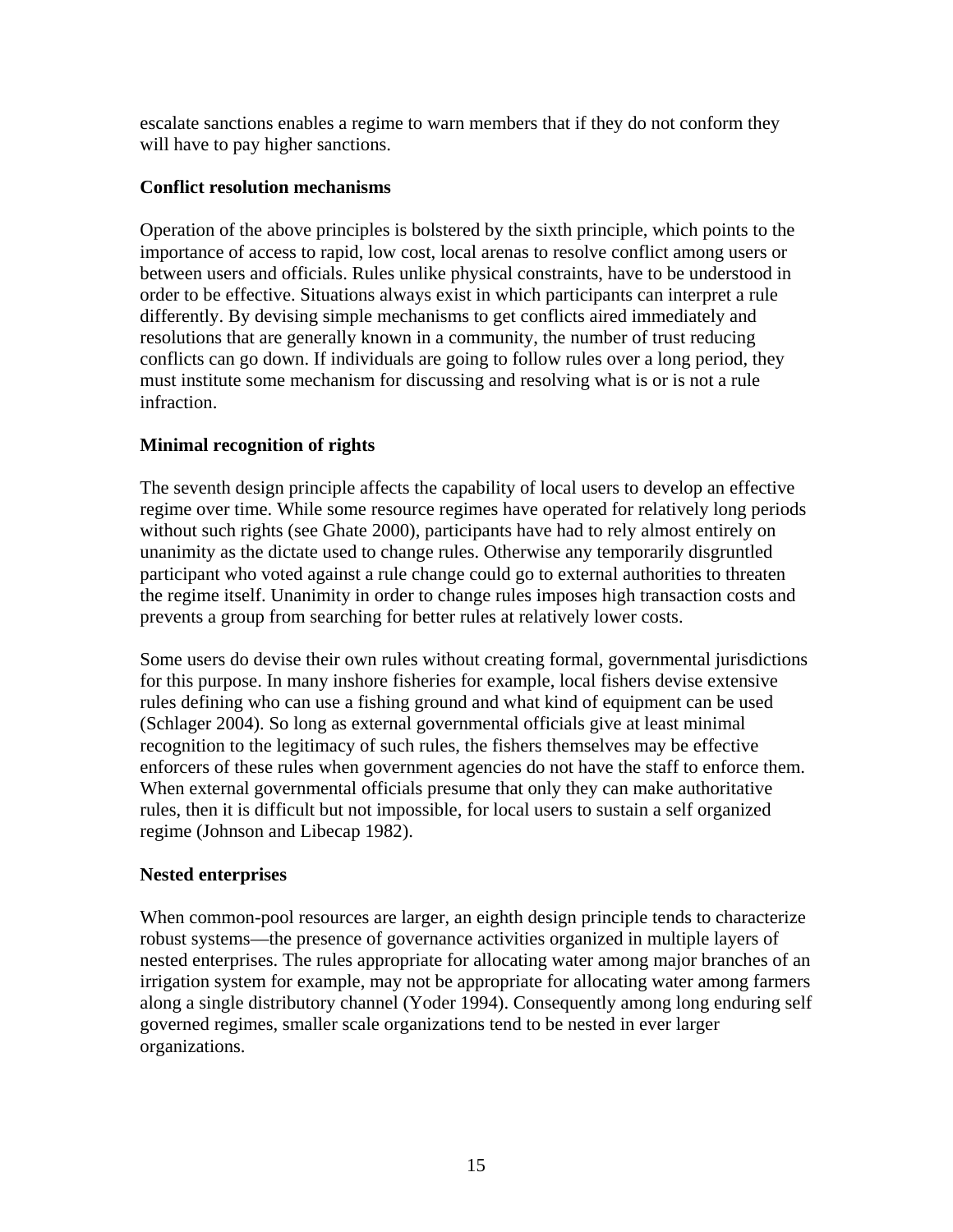#### **Collective-action summary**

Thus our own and other scholars' consistent findings across empirical studies is that while there are general design principles, there are no magic formulae for solving collective-action problems. Collective-action problems come in a wide range of sizes and shapes. The design principles elucidated above are an effort to identify core principles rather than blueprints for how best to govern environmental goods and services, especially in federal systems of governance. Applying these principles to small and medium sized resource systems is a challenging task, but one that is simpler than designing effective institutions for global resources (E. Ostrom *et al.* 1999). The tough task ahead is to do the exacting empirical and theoretical work to identify which of these principles scales up to larger size and what new principles have to add.

# **Bibliography**

Abernathy, Charles L. and Hilmy Sally (2000), 'Experiments of some governmentsponsored organizations of irrigators in Niger and Burkina Faso, West Africa', *Journal of Applied Irrigation Studies,* 35 (2), 177-205.

Acheson, James (2003), *Capturing the Commons: Devising Institution to Manage the Maine Lobster Industry,* New Haven, CT: University Press of New England.

Acheson, James, James Wilson, and Robert Steneck (1998), 'Managing chaotic fisheries', in Fikret Berkes and Carl Folke (eds.), *Linking Social and Ecological Systems: Management Practices and Social Mechanisms for Building Resilience,* Cambridge: Cambridge University Press, pp. 390-413.

Andersen, M.S. (2001), *Economic Instruments and Clean Water: Why Institutions and Policy Design Matters,* Paris: OECD.

Araral, Eduardo (2005), 'Bureaucratic incentives, path dependence, and foreign aid: An empirical institutional analysis of irrigation in the Philippines', *Policy Sciences* 38 (2–3), September, 131-157.

Bardhan, Pranab K. (2000), 'Irrigation and cooperation: An empirical analysis of 48 irrigation communities in South India', *Economic Development and Cultural Change,* 48 (4), 847-865.

Bardhan, Pranab K. and Jeff Dayton-Johnson (2002), 'Unequal irrigators: Heterogeneity and commons management in large-scale multivariate research', in National Research Council, Elinor Ostrom, Thomas Dietz, Nives Dolšak, Paul Stern, Susan Stonich, and Elke Weber (Committee on the Human Dimensions of Global Change) (eds.), *The Drama of the Commons,* Washington, DC: National Academy Press, pp. 87-112.

Benjamin, Paul, Wai Fung Lam, Elinor Ostrom, and Ganesh Shivakoti (1994),

*Institutions, Incentives, and Irrigation in Nepal,* Decentralization: Finance and

Management Project Report, Burlington, VT: Associates in Rural Development.

Berkes, Fikret (ed.) (1989), *Common Property Resources: Ecology and Community-Based Sustainable Development,* London: Belhaven Press.

Berkes, Fikret (2007), 'Community-based conservation in a globalized world',

*Proceedings of the National Academy of Sciences,* 104 (39), 15188-15193.

Berkes, Fikret, David Feeny, Bonnie McCay, and James Acheson (1989), 'The benefits of the commons', *Nature,* 340 (6229), 91-93.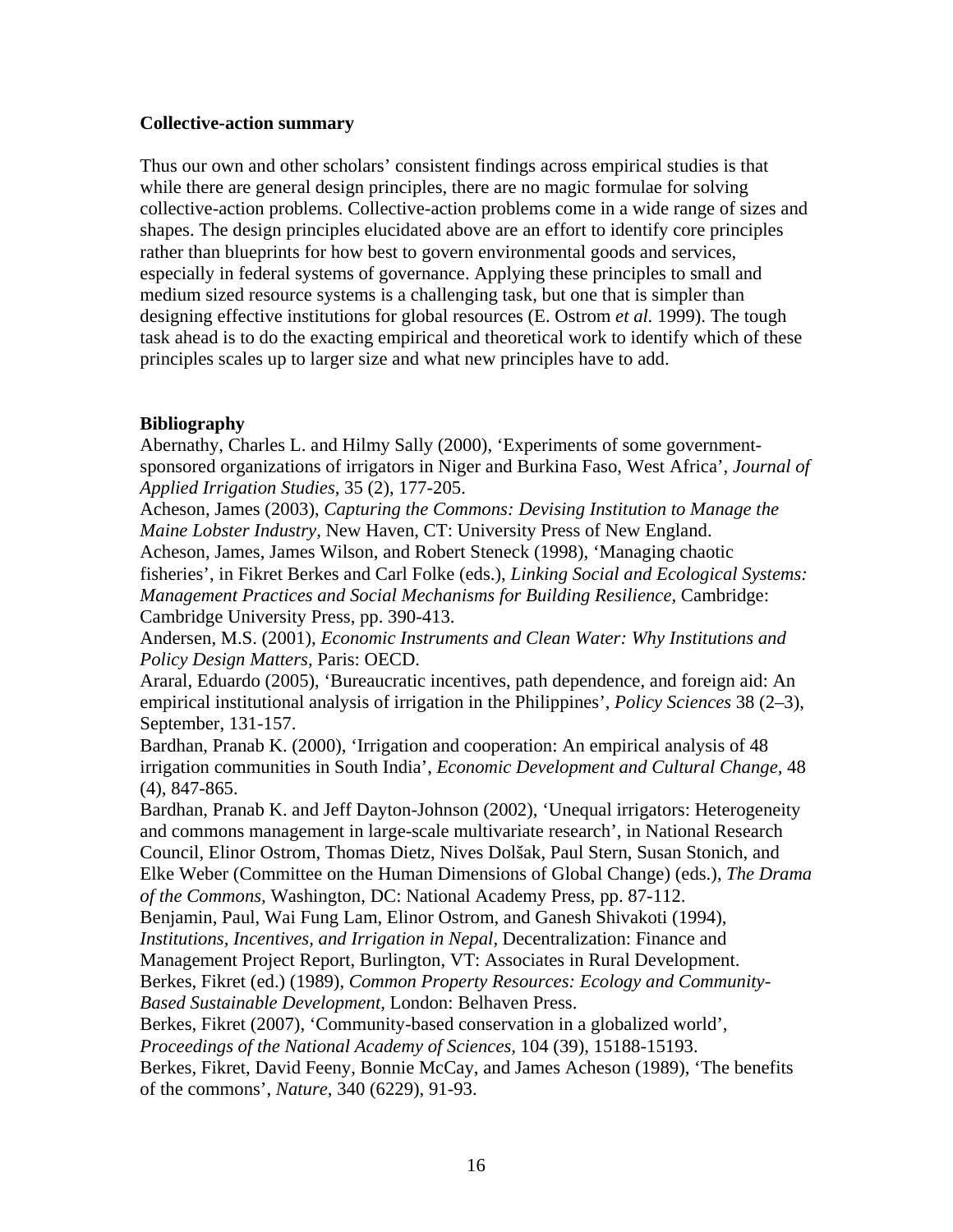Berkes, Fikret, Robin Mahon, Patrick McConney, Richard Pollnac, and Robert Pomeroy (2001), *Managing Small-Scale Fisheries: Alternative Directions and Methods,* Ottawa: International Development Research Centre.

Berman, Harold J. (1983), *Law and Revolution: The Formation of the Western Legal Tradition,* Cambridge, MA: Harvard University Press.

Boyne, G. (1992), 'Local government structure and performance: Lessons from America', *Public Administration,* 70**,** 333-357.

Bromley, Daniel, David Feeny, Margaret McKean, Pauline Peters, Jere Gilles, Ronald Oakerson, C. Ford Runge, and James Thomson (eds.) (1992), *Making the Commons Work: Theory, Practice, and Policy,* San Francisco, CA: ICS Press.

Bruner, Aaron, Raymond Gullison, Richard Rice, and Gustavo da Fonseca (2001), 'Effectiveness of parks in protecting tropical biodiversity', *Science,* 291 (5501), 125-129. Clark, Colin (2006), *The Worldwide Crisis in Fisheries: Economic Models and Human* 

*Behavior,* Cambridge: Cambridge University Press.

Costanza, Robert, Bobbi S. Low, Elinor Ostrom, and James Wilson (eds.) (2001),

*Institutions, Ecosystems, and Sustainability*. New York: Lewis Publishers.

Crook, Darren S. and Anne M. Jones (1999), 'Design principles from traditional mountain irrigation systems (Bisses) in the Valais, Switzerland', *Mountain Research and Development,* 19 (2), 79-122.

Dietz, Thomas, Elinor Ostrom, and Paul Stern (2003), 'The struggle to govern the commons', *Science,* 302 (5652), 1907-1912; see also online supplement.

Dilorenzo, T. (1983), 'Economic competition and political competition: An empirical note', *Public Choice,* 40**,** 203-209.

Ensminger, Jean (1990), 'Co-opting the elders: The political economy of state incorporation in Africa', *American Anthropologist,* 92**,** 662-675.

Ensminger, Jean (2000), 'Experimental economics in the bush: Why institutions matter', in Claude Menard (ed.), *Institutions, Contracts and Organizations,* Cheltenham, UK: Edward Elgar, pp. 158-171.

Frey, Bruno S. (2005), 'Beyond traditional borders: A new proposal for federalism', *The Economists' Voice,* 2 (2): article 9, http://www.bepress.com/ev/vol2/iss2/.

Frey, Bruno S. and Reiner Eichenberger (1996), 'FOCJ: Competitive governments for Europe', *International Review of Law and Economics,* 16 (3), 315-328.

Gautam, Upendra, Nanda Kishore Agrawal, and Rajan Subedi (eds.) (1992), *Nepal: Managing Large Surface Irrigation Project: A Participatory Review.* Kathmandu, Nepal: Department of Irrigation and Consolidated Management Services. (Study Document NEP/89/006).

Ghate, Rucha (2000), 'The role of autonomy in self-organizing processes: A case study of local forest management in India', paper presented at the Workshop in Political Theory and Policy Analysis mini-conference, Bloomington, IN: Indiana University.

Gibson, Clark, Krister Andersson, Elinor Ostrom, and Sujai Shivakumar (2005), *The Samaritan's Dilemma: The Political Economy of Development Aid,* New York: Oxford University Press.

Gibson, Clark, Margaret McKean, and Elinor Ostrom (eds.) (2000), *People and Forests: Communities, Institutions, and Governance,* Cambridge, MA: MIT Press.

Gibson, Clark, John Williams, and Elinor Ostrom (2005), 'Local enforcement and better forests', *World Development,* 33 (2), 273-284.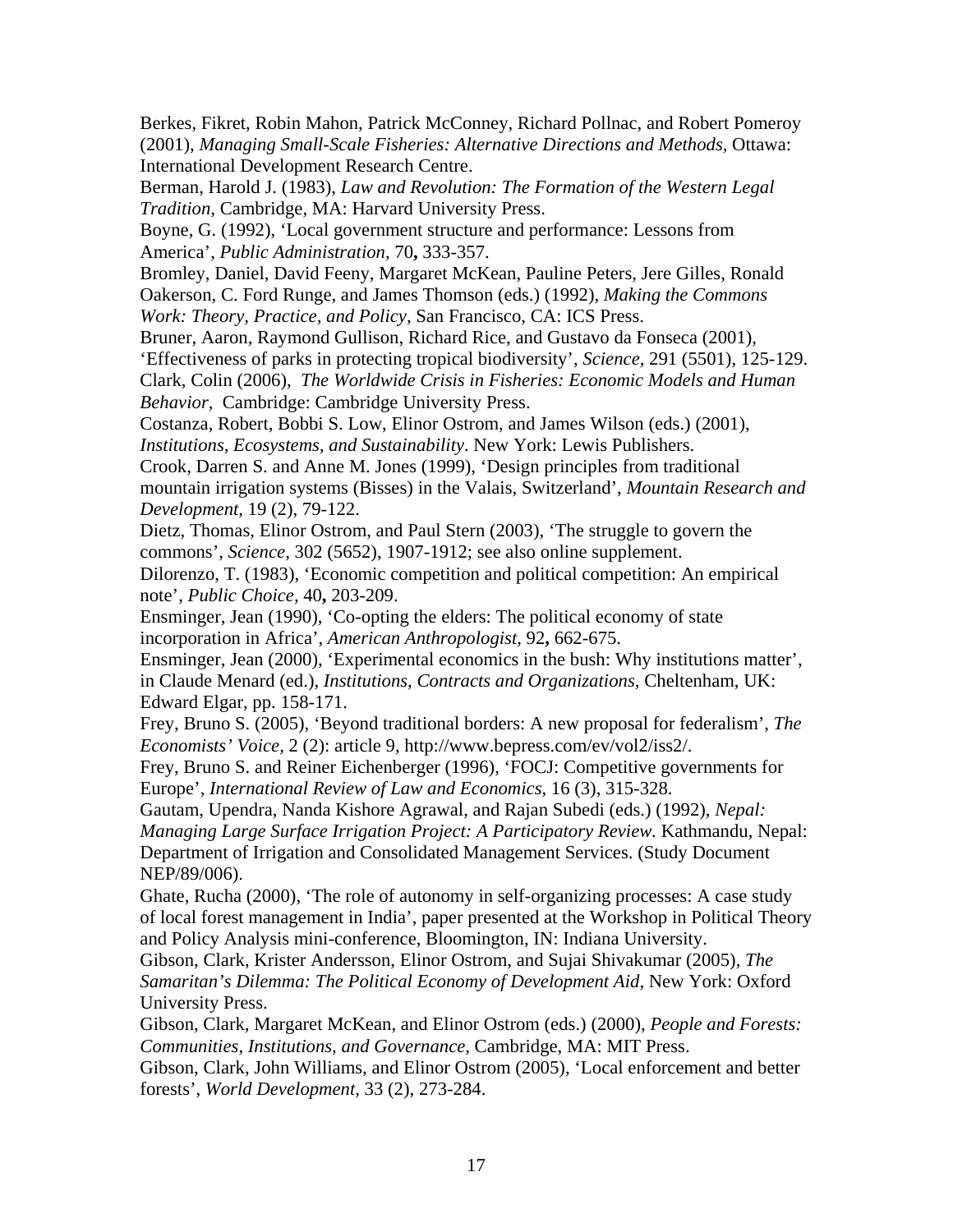Gordon, H. Scott (1954), 'The economic theory of a common property resource: The fishery', *Journal of Political Economy,* 62**,** 124-142.

Hanushek, E.A. (1986), 'The economics of schooling: Production and efficiency in public schools', *Journal of Economic Literature* 24**,** 1141-1177.

Hardin, Garrett (1968), 'The tragedy of the commons', *Science,* 162**,** 1243-1248.

Hayes, Tanya and Elinor Ostrom (2005), 'Conserving the world's forests: Are protected areas the only way?', *Indiana Law Review,* 38 (3), 595-617.

Hess, Charlotte and Elinor Ostrom (eds.) (2007), *Understanding Knowledge as a Commons: From Theory to Practice,* Cambridge, MA: MIT Press.

Johnson, Ronald N. and Gary D. Libecap (1982), 'Contracting problems and regulation: The case of the fishery', *American Economic Review*, 72 (5), 1005-1023.

Joshi, Neeraj, Elinor Ostrom, Ganesh Shivakoti, and Wai Fung Lam (2000), 'Institutional opportunities and constraints in the performance of farmer-managed irrigation systems in Nepal', *Asia-Pacific Journal of Rural Development,* 10 (2), 67-92.

Kuhnert, Stephan (2001), 'An evolutionary theory of collective action: Schumpeterian entrepreneurship for the common good', *Constitutional Political Economy,* 12**,** 13-29. Lam, Wai Fung (1998), *Governing Irrigation Systems in Nepal: Institutions,* 

*Infrastructure, and Collective Action,* Oakland, CA: ICS Press.

Lam, Wai Fung, Myungsuk Lee, and Elinor Ostrom (1994), 'An institutional analysis approach: Findings from the NIIS on irrigation performance', in Jennifer Sowerwine, Ganesh Shivakoti, Ujjwal Pradhan, Ashutosh Shukla, and Elinor Ostrom (eds.), *From Farmers' Fields to Data Fields and Back: A Synthesis of Participatory Information Systems for Irrigation and Other Resources,* Colombo, Sri Lanka: IIMI, and Rampur, Nepal: IAAS, pp. 69-93.

McCay, Bonnie and James Acheson (1987), *The Question of the Commons: The Culture and Ecology of Communal Resources,* Tucson: University of Arizona Press.

McGinnis, Michael (ed.) (1999a), *Polycentric Governance and Development: Readings from the Workshop in Political Theory and Policy Analysis,* Ann Arbor, MI: University of Michigan Press.

McGinnis, Michael (ed.) (1999b), *Polycentricity and Local Public Economies: Readings from the Workshop in Political Theory and Policy Analysis,* Ann Arbor, MI: University of Michigan Press.

McGinnis, Michael (ed.) (2000), *Polycentric Games and Institutions: Readings from the Workshop in Political Theory and Policy Analysis,* Ann Arbor, MI: University of Michigan Press.

Meinzen-Dick, Ruth (2007), 'Beyond panaceas in water institutions', *Proceedings of the National Academy of Sciences*, 104 (39), 15200-15205.

Merrey, Douglas J. (1996), 'Institutional design principles for accountability on large irrigation systems', Research Report no. 8, Colombo, Sri Lanka: International Irrigation Management Institute.

Mintrom, Michael (2000), *Policy Entrepreneurs and School Choice,* Washington, DC: Georgetown University Press.

Moran, Emilio and Elinor Ostrom (eds.) (2005), *Seeing the Forest and the Trees: Human-Environment Interactions in Forest Ecosystems,* Cambridge, MA: MIT Press. National Research Council (1986), *Proceedings of the Conference on Common Property Resource Management,* Washington, DC: National Academy Press.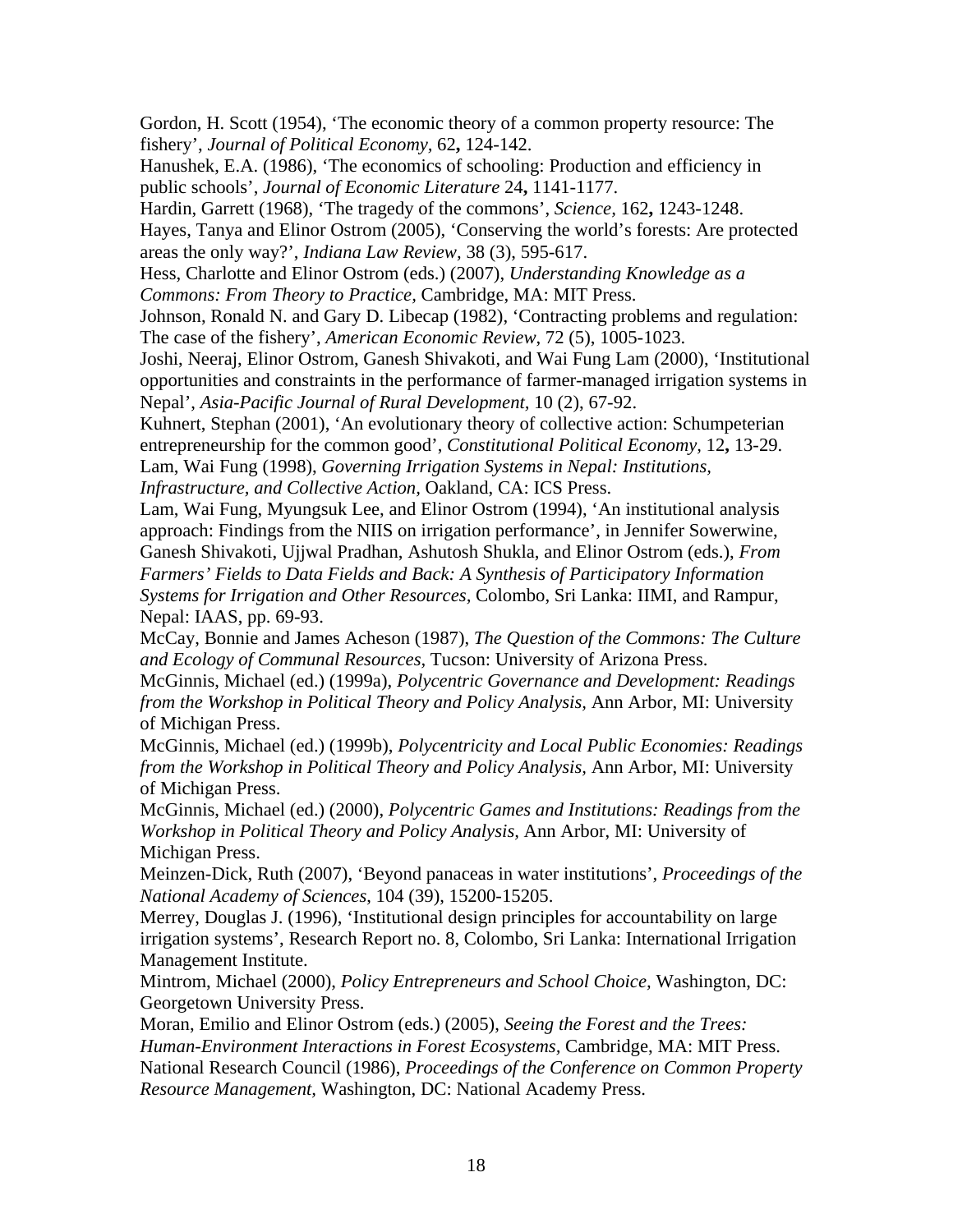Netting, Robert McC. (1981), *Balancing on an Alp: Change and Continuity in a Swiss Mountain Community,* New York: Cambridge University Press.

Oakerson, Ronald (1999), *Governing Local Public Economies: Creating the Civic Metropolis,* Oakland, CA: ICS Press.

Oakerson, Ronald and Roger Parks (1989), 'Local government constitutions: A different view of metropolitan governance', *American Review of Public Administration,* 19 (4), 279-284.

Opschoor, Johannes Baptist (2004), 'Knowledge sharing in support of human development', in Max Spoor (ed.), *Globalization, Poverty and Conflict: A Critical Development Reader,* Dordrecht: Kluwer Academic Press. 307-322.

Opschoor, Johannes Baptist, K. Button and P. Nijkamp (eds.) (1999), *Environmental Economics and Development,* Cheltenham, UK: Edward Elgar.

Ostrom, Elinor (1990), *Governing the Commons: The Evolution of Institutions for Collective Action,* New York: Cambridge University Press.

Ostrom, Elinor (1998), 'A behavioral approach to the rational choice theory of collective action', *American Political Science Review,* 92 (1), 1-22.

Ostrom, Elinor (2005), *Understanding Institutional Diversity*, Princeton, NJ: Princeton University Press.

Ostrom, Elinor (2006), 'Converting threats into opportunities', *PS: Political Science & Politics,* 39 (1), 3-12.

Ostrom, Elinor (2007), 'A diagnostic approach for going beyond panaceas', *Proceedings of the National Academy of Sciences,* 104 (39), 15181-15187.

Ostrom, Elinor, Joanna Burger, Christopher Field, Richard B. Norgaard, and David Policansky (1999), 'Revisiting the commons: Local lessons, global challenges', *Science,* 284 (5412), 278-282.

Ostrom, Elinor, Roy Gardner, and James Walker (1994), *Rules, Games, and Common-Pool Resources,* Ann Arbor, MI: University of Michigan Press.

Ostrom, Elinor and Harini Nagendra (2006), 'Insights on linking forests, trees, and people from the air, on the ground, and in the laboratory', *PNAS,* 103 (51), 19224-19231. Ostrom, Elinor, Roger Parks, and Gordon Whitaker (1978), *Patterns of Metropolitan Policing,* Cambridge, MA: Ballinger.

Ostrom, Vincent (1997), *The Meaning of Democracy and the Vulnerability of Democracies: A Response to Tocqueville's Challenge,* Ann Arbor, MI: University of Michigan Press.

Ostrom, Vincent (2008a), *The Intellectual Crisis in American Public Administration*. 3rd ed. Tuscaloosa: University of Alabama Press.

Ostrom, Vincent (2008b), *The Political Theory of a Compound Republic: Designing the American Experiment*. 3rd ed. Lanham, MD: Lexington Books.

Ostrom, Vincent (1999), 'Polycentricity', in Michael McGinnis (ed.), *Polycentricity and Local Public Economies: Readings from the Workshop in Political Theory and Policy Analysis*, Ann Arbor, MI: University of Michigan Press, pp. 52-74.

Parks, Roger (1985), 'Metropolitan structure and systemic performance: The case of police service delivery', in Kenneth Hanf and Theo A.J. Toonen (eds.), *Policy Implementation in Federal and Unitary Systems*, Dordrecht, the Netherlands: Martinus Nijhoff, pp. 161-191.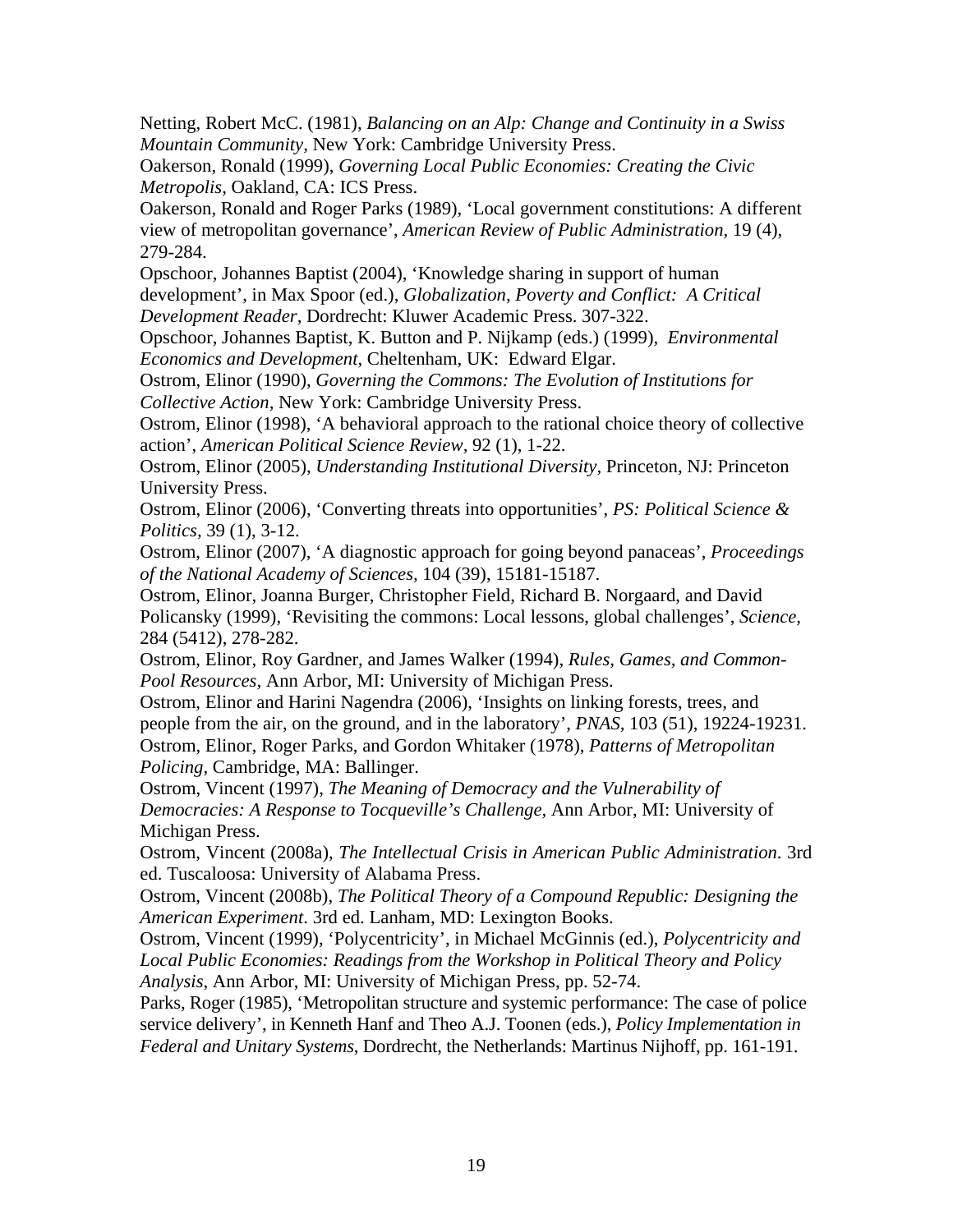Platteau, Jean-Philippe (2003), 'Community based development in the context of within group heterogeneity', paper presented at the Annual Bank Conference on Development Economics, Bangalore, India.

Platteau, Jean-Philippe (2004), 'Monitoring elite capture in community-driven development', *Development and Change,* 35 (2), 223-246.

Sancton, Andrew (2000), *The Assault on Local Government,* Montreal: McGill-Queen's University Press.

Sawyer, Amos (2006), 'Social capital, survival strategies and their potential for postconflict governance in Liberia,' in Basudeb Guha-Khasnobis, Ravi Kanbur, and Elinor Ostrom (eds.), *Linking the Formal and Informal Economy: Concepts and Policies,* Oxford: Oxford University Press.

Schlager, Edella (1994), 'Fishers' institutional responses to common-pool resource dilemmas', in Elinor Ostrom, Roy Gardner, and James Walker (eds.), *Rules, Games, and Common-Pool Resources,* Ann Arbor, MI: University of Michigan Press, pp. 247-265.

Schlager, Edella (2004), 'Common-pool resource theory', in Robert Durant, Daniel Fiorino, and Rosemary O'Leary, *Environmental Governance Reconsidered: Challenges, Choices, and Opportunities,* Cambridge, MA: MIT Press, pp. 145-175.

Schneider, Mark (1986), 'Fragmentation and the growth of government', *Public Choice,* 48**,** 255-263.

Scott, Anthony (1955), 'The fishery: The objectives of sole ownership', *Journal of Political Economy,* 63**,** 116-124.

Shivakoti, Ganesh and Elinor Ostrom (2001), *Improving Irrigation Governance and Management in Nepal,* Oakland, CA: ICS Press.

Shukla, Ashutosh K. (2002), 'Policies, processes, and performance of management: Turnover and agency-initiated interventions', in Ganesh Shivakoti and Elinor Ostrom (eds.), *Improving Irrigation Governance and Management in Nepal*, Oakland: ICS Press, pp. 71-102.

Stephens, G.R. and N. Wikstrom (2000), *Metropolitan Government and Governance: Theoretical Perspectives, Empirical Analysis, and the Future,* New York: Oxford University Press.

Tang, Shui Yan (1992), *Institutions and Collective Action: Self-Governance in Irrigation,* San Francisco, CA: ICS Press.

Teske, Paul, Mark Schneider, Michael Mintrom, and Samuel Best (1993), 'Establishing the micro foundations of a macro theory: Information, movers, and the competitive local market for public goods', *American Political Science Review,* 87 (3), 702-713.

Toonen, Theo A.J. (1996), 'On the administrative condition of politics: Administrative transformation in the Netherlands', *West European Politics,* 19 (3), 609-632.

Trawick, Paul B. (2001), 'Successfully governing the commons: Principles of social organization in an Andean irrigation system', *Human Ecology*, 29 (1), 1-25.

Weinstein, Martin S. (2000), 'Pieces of the puzzle: Solutions for community-based fisheries management from native Canadians, Japanese cooperatives, and common property researchers', *Georgetown International Environmental Law Review,* 12 (2), 375- 412.

Wells, Michael and Katrina Brandon (1992), *People and Parks: Linking Protected Area Management with Local Communities*, Washington, DC: World Bank.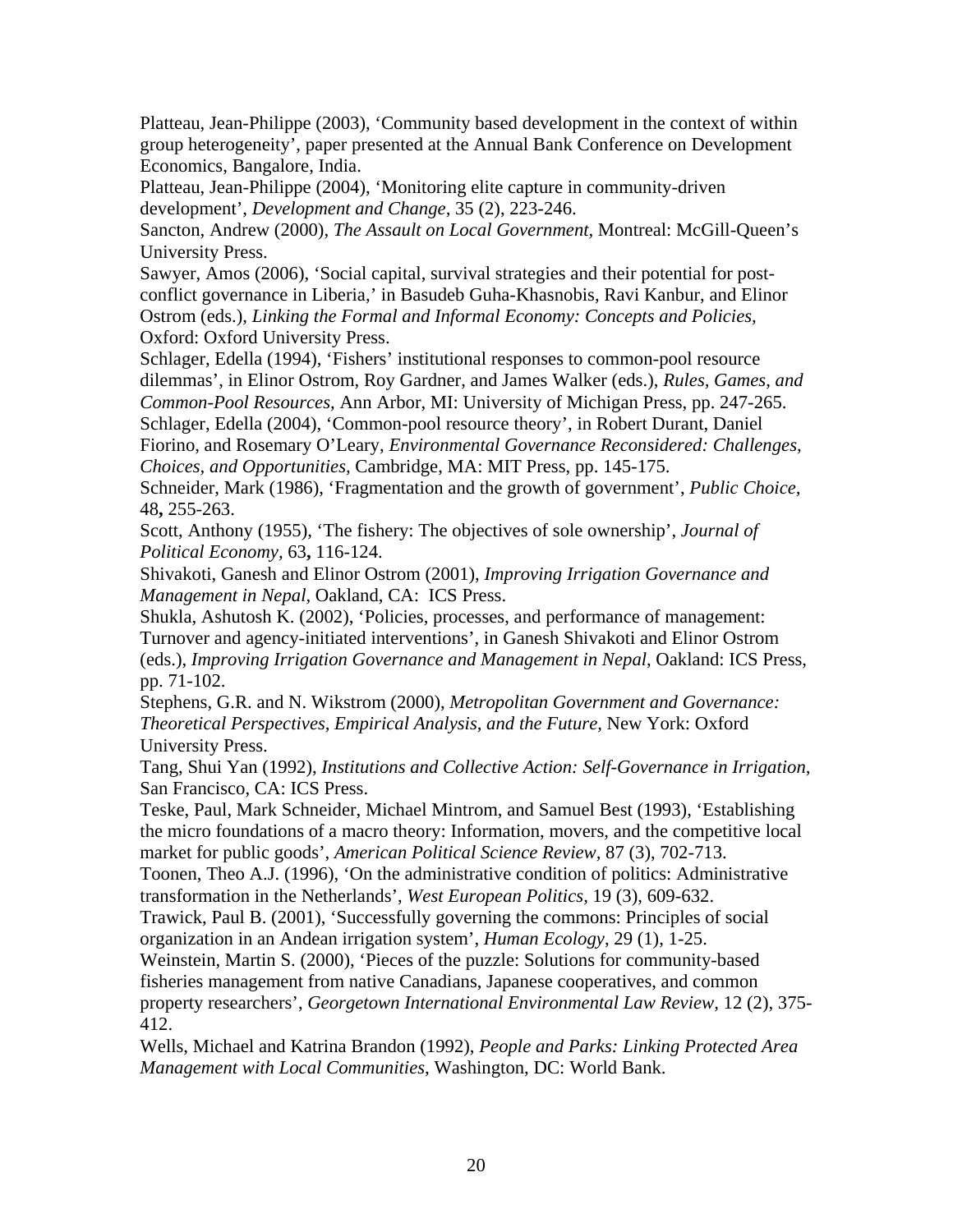Wilson, Doug (2006), 'Predictions about European commons', *The Common Property Resource Digest,* 77**,** 7-8.

Wilson, James, James Acheson, Mark Metcalfe, and Peter Kleban (1994), 'Chaos, complexity, and community management of fisheries', *Marine Policy*, 18, 291-305. Wilson, James, Liying Yan, and Carl Wilson (2007), 'The precursors of governance in the Maine lobster fishery', *Proceedings of the National Academy of Sciences,* 104 (39), 15212-15217.

Yoder, Robert (1994), *Locally Managed Irrigation Systems*, Colombo, Sri Lanka: International Irrigation Management Institute.